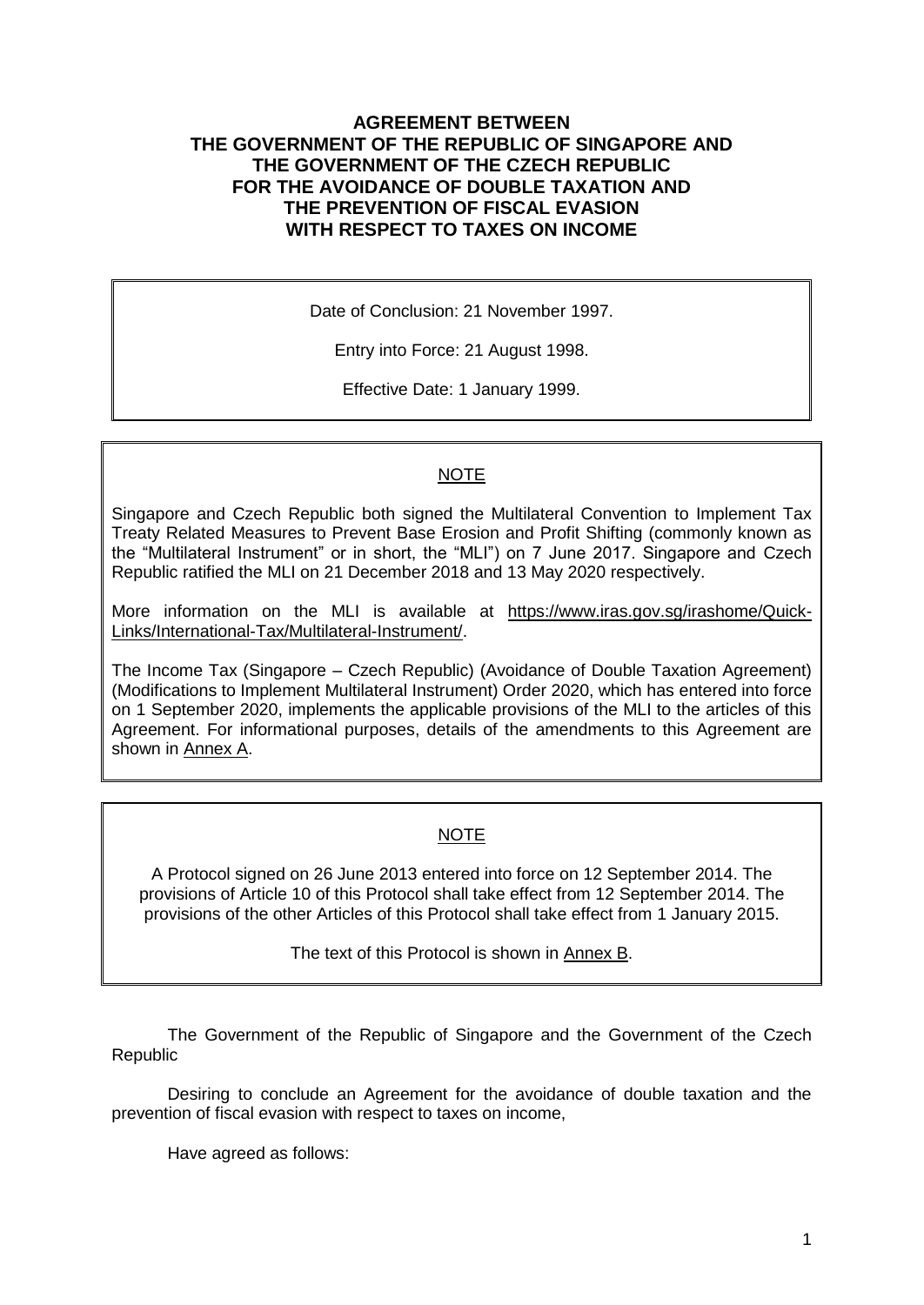#### **ARTICLE 1 - PERSONS COVERED**

This Agreement shall apply to persons who are residents of one or both of the Contracting States.

#### **ARTICLE 2 - TAXES COVERED**

1. This Agreement shall apply to taxes on income imposed on behalf of a Contracting State or of its political subdivisions or local authorities, irrespective of the manner in which they are levied.

2. There shall be regarded as taxes on income all taxes imposed on total income, or on elements of income, including taxes on gains from the alienation of movable or immovable property.

3. The existing taxes to which this Agreement shall apply are:

- (a) in the Czech Republic:
	- (i) the tax on income of individuals;
	- (ii) the tax on income of legal persons;

(hereinafter referred to as "Czech tax");

- (b) in Singapore:
	- (i) the income tax;

(hereinafter referred to as "Singapore tax").

4. The Agreement shall apply also to any identical or substantially similar taxes which are imposed after the date of signature of the Agreement in addition to, or in place of, the existing taxes. The competent authorities of the Contracting States shall notify each other of any significant changes which have been made in their respective taxation laws.

#### **ARTICLE 3 - GENERAL DEFINITIONS**

- 1. For the purposes of this Agreement, unless the context otherwise requires:
	- (a) the term "the Czech Republic" means the territory over which, under Czech legislation and in accordance with international law, the sovereign rights of the Czech Republic are exercised;
	- (b) the term "Singapore" means the Republic of Singapore;
	- (c) the terms "a Contracting State" and "the other Contracting State" mean the Czech Republic or Singapore, as the context requires;
	- (d) the term "person" includes an individual, a company and any other body of persons;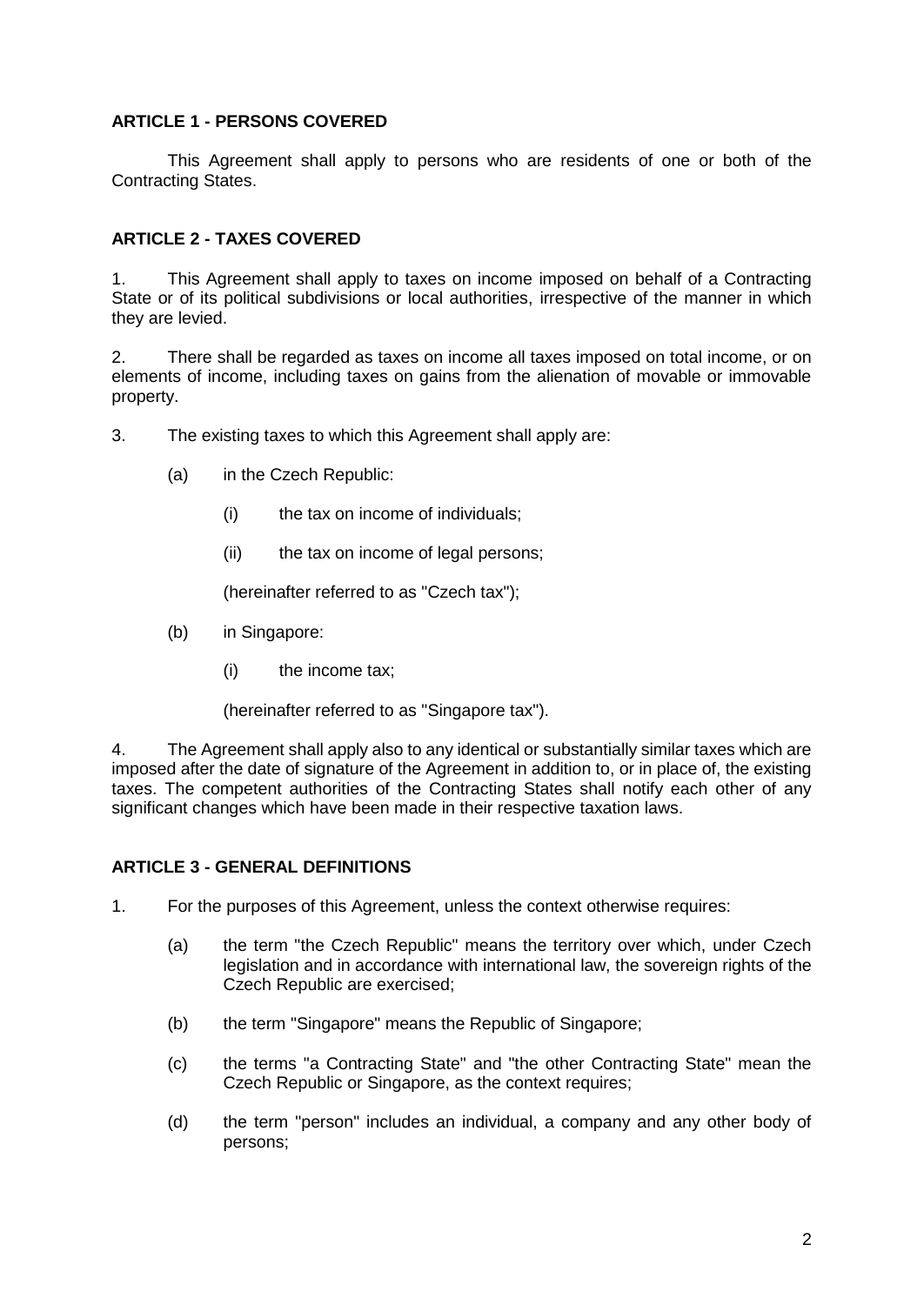- (e) the term "company" means any body corporate or any entity which is treated as a body corporate for tax purposes;
- (f) the terms "enterprise of a Contracting State" and "enterprise of the other Contracting State" mean respectively an enterprise carried on by a resident of a Contracting State and an enterprise carried on by a resident of the other Contracting State;
- (g) the term "national" means:
	- (i) any individual possessing the nationality of a Contracting State;
	- (ii) any legal person, partnership or association deriving its status as such from the laws in force in a Contracting State;
- (h) the term "international traffic" means any transport by a ship or aircraft operated by an enterprise which has its place of effective management in a Contracting State, except when the ship or aircraft is operated solely between places in the other Contracting State;
- (i) the term "competent authority" means:
	- (i) in the case of the Czech Republic, the Minister of Finance or his authorised representative;
	- (ii) in the case of Singapore, the Minister for Finance or his authorised representative.

2. As regards the application of the Agreement at any time by a Contracting State, any term not defined therein shall, unless the context otherwise requires, have the meaning that it has at that time under the law of that State for the purposes of the taxes to which the Agreement applies, any meaning under the applicable tax laws of that State prevailing over a meaning given to the term under other laws of that State.

## **ARTICLE 4 - RESIDENT**

1. For the purposes of this Agreement, the term "resident of a Contracting State" means any person who, under the laws of that State, is liable to tax therein by reason of his domicile, residence, place of management or any other criterion of a similar nature, and also includes that State and any political subdivision, local authority or statutory body thereof.

2. Where by reason of the provisions of paragraph 1 an individual is a resident of both Contracting States, then his status shall be determined as follows:

- (a) he shall be deemed to be a resident only of the State in which he has a permanent home available to him; if he has a permanent home available to him in both States, he shall be deemed to be a resident only of the State with which his personal and economic relations are closer (centre of vital interests);
- (b) if the State in which he has his centre of vital interests cannot be determined, or if he has not a permanent home available to him in either State, he shall be deemed to be a resident only of the State in which he has an habitual abode;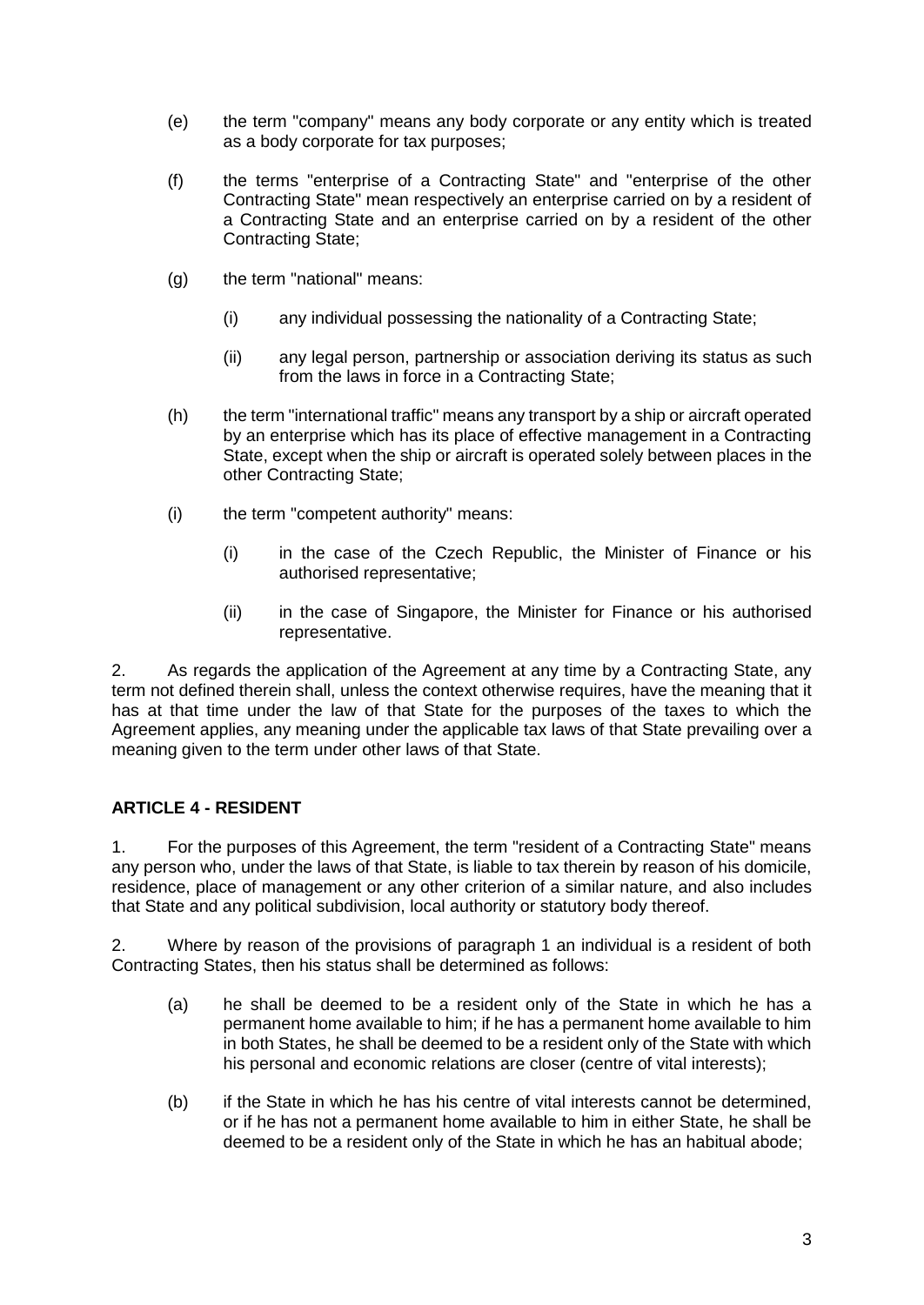- (c) if he has an habitual abode in both States or in neither of them, he shall be deemed to be a resident only of the State of which he is a national;
- (d) if he is not a national of either State, the competent authorities of the Contracting States shall settle the question by mutual agreement.

3. Where by reason of the provisions of paragraph 1 a person other than an individual is a resident of both Contracting States, then it shall be deemed to be a resident only of the State in which its place of effective management is situated.

## **ARTICLE 5 - PERMANENT ESTABLISHMENT**

1. For the purposes of this Agreement, the term "permanent establishment" means a fixed place of business through which the business of an enterprise is wholly or partly carried on.

- 2. The term "permanent establishment" includes especially:
	- (a) a place of management;
	- (b) a branch;
	- (c) an office;
	- (d) a factory;
	- (e) a workshop; and
	- (f) a mine, an oil or gas well, a quarry or any other place of extraction of natural resources.
- 3. The term "permanent establishment" likewise encompasses:
	- (a) a building site or a construction, assembly or installation project or supervisory activities in connection therewith, but only where such site, project or activities continue for a period of more than twelve months;
	- (b) the furnishing of services, including consultancy or managerial services, by an enterprise of a Contracting State through employees or other personnel engaged by the enterprise for such purpose, but only where activities of that nature continue in the territory of the other Contracting State for a period or periods exceeding in the aggregate six months within any twelve-month period.

4. Notwithstanding the preceding provisions of this Article, the term "permanent establishment" shall be deemed not to include:

- (a) the use of facilities solely for the purpose of storage, display or delivery of goods or merchandise belonging to the enterprise;
- (b) the maintenance of a stock of goods or merchandise belonging to the enterprise solely for the purpose of storage, display or delivery;
- (c) the maintenance of a stock of goods or merchandise belonging to the enterprise solely for the purpose of processing by another enterprise;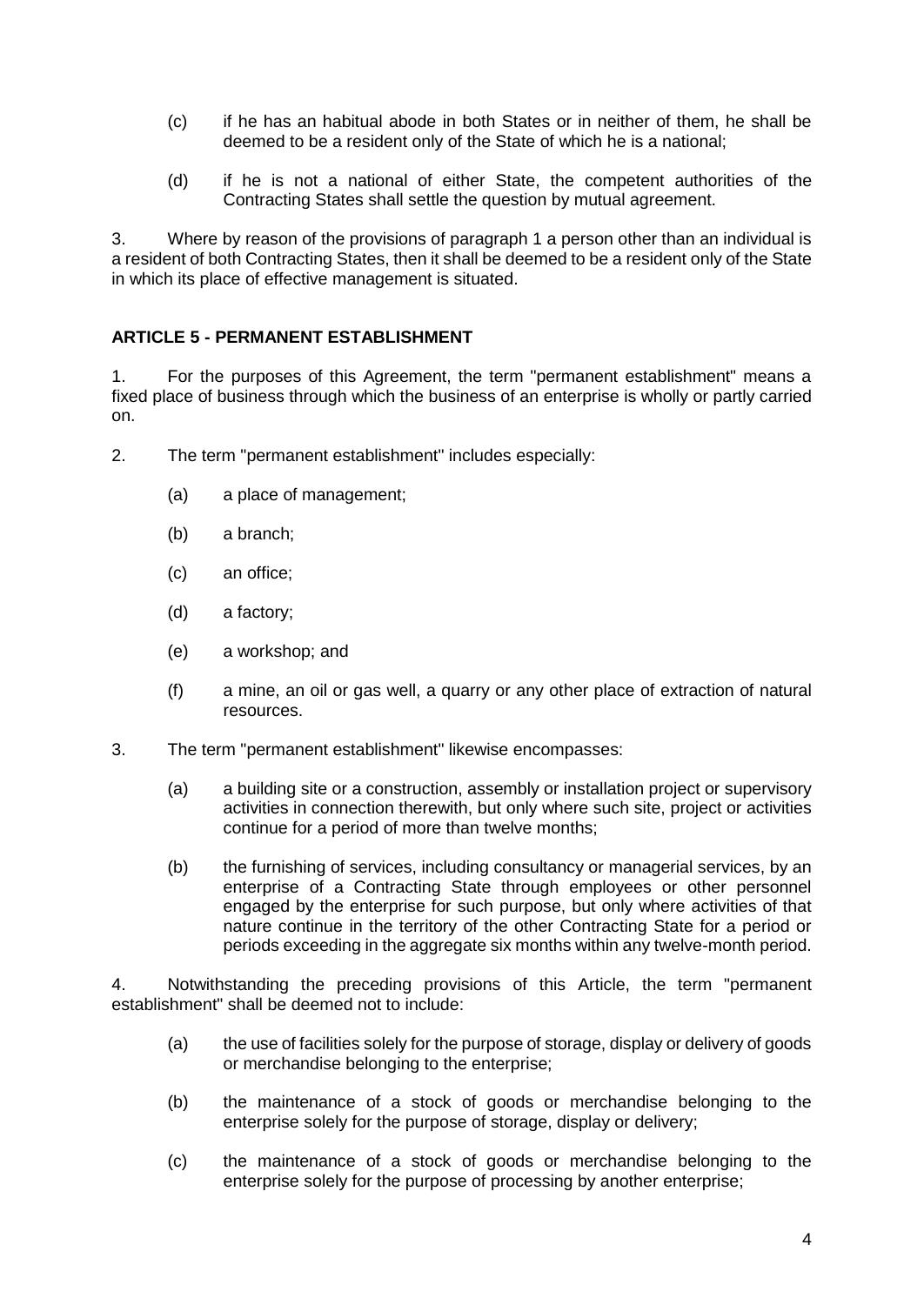- (d) the maintenance of a fixed place of business solely for the purpose of purchasing goods or merchandise or of collecting information, for the enterprise;
- (e) the maintenance of a fixed place of business solely for the purpose of carrying on, for the enterprise, any other activity of a preparatory or auxiliary character;
- (f) the maintenance of a fixed place of business solely for any combination of activities mentioned in subparagraphs (a) to (e), provided that the overall activity of the fixed place of business resulting from this combination is of a preparatory or auxiliary character.

5. Notwithstanding the provisions of paragraphs 1 and 2, where a person -- other than an agent of an independent status to whom paragraph 6 applies -- is acting on behalf of an enterprise and has, and habitually exercises, in a Contracting State an authority to conclude contracts in the name of the enterprise, that enterprise shall be deemed to have a permanent establishment in that State in respect of any activities which that person undertakes for the enterprise, unless the activities of such person are limited to those mentioned in paragraph 4 which, if exercised through a fixed place of business, would not make this fixed place of business a permanent establishment under the provisions of that paragraph.

6. An enterprise shall not be deemed to have a permanent establishment in a Contracting State merely because it carries on business in that State through a broker, general commission agent or any other agent of an independent status, provided that such persons are acting in the ordinary course of their business.

7. The fact that a company which is a resident of a Contracting State controls or is controlled by a company which is a resident of the other Contracting State, or which carries on business in that other State (whether through a permanent establishment or otherwise), shall not of itself constitute either company a permanent establishment of the other.

## **ARTICLE 6 - INCOME FROM IMMOVABLE PROPERTY**

1. Income derived by a resident of a Contracting State from immovable property (including income from agriculture or forestry) situated in the other Contracting State may be taxed in that other State.

2. The term "immovable property" shall have the meaning which it has under the law of the Contracting State in which the property in question is situated. The term shall in any case include property accessory to immovable property, livestock and equipment used in agriculture and forestry, rights to which the provisions of general law respecting landed property apply, usufruct of immovable property and rights to variable or fixed payments as consideration for the working of, or the right to work, mineral deposits, sources and other natural resources; ships and aircraft shall not be regarded as immovable property.

3. The provisions of paragraph 1 shall apply to income derived from the direct use, letting, or use in any other form of immovable property.

4. The provisions of paragraphs 1 and 3 shall also apply to the income from immovable property of an enterprise and to income from immovable property used for the performance of independent personal services.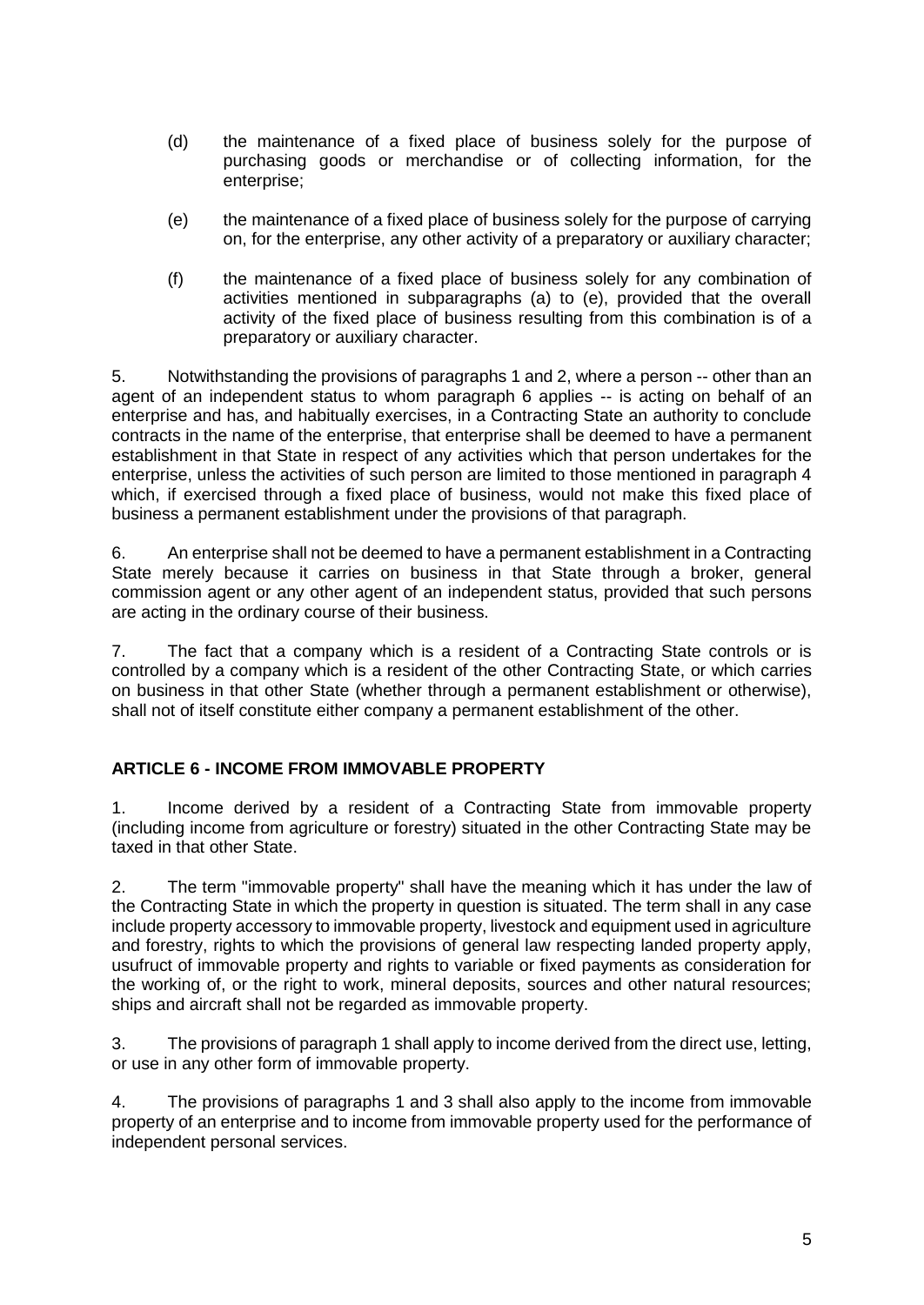#### **ARTICLE 7 - BUSINESS PROFITS**

1. The profits of an enterprise of a Contracting State shall be taxable only in that State unless the enterprise carries on business in the other Contracting State through a permanent establishment situated therein. If the enterprise carries on business as aforesaid, the profits of the enterprise may be taxed in the other State but only so much of them as is attributable to that permanent establishment.

2. Subject to the provisions of paragraph 3, where an enterprise of a Contracting State carries on business in the other Contracting State through a permanent establishment situated therein, there shall in each Contracting State be attributed to that permanent establishment the profits which it might be expected to make if it were a distinct and separate enterprise engaged in the same or similar activities under the same or similar conditions and dealing wholly independently with the enterprise of which it is a permanent establishment.

3. In determining the profits of a permanent establishment, there shall be allowed as deductions expenses which are incurred for the purposes of the permanent establishment, including executive and general administrative expenses so incurred, whether in the State in which the permanent establishment is situated or elsewhere.

4. Insofar as it has been customary in a Contracting State to determine the profits to be attributed to a permanent establishment on the basis of an apportionment of the total profits of the enterprise to its various parts, nothing in paragraph 2 shall preclude that Contracting State from determining the profits to be taxed by such an apportionment as may be customary; the method of apportionment adopted shall, however, be such that the result shall be in accordance with the principles contained in this Article.

5. No profits shall be attributed to a permanent establishment by reason of the mere purchase by that permanent establishment of goods or merchandise for the enterprise.

6. For the purposes of the preceding paragraphs, the profits to be attributed to the permanent establishment shall be determined by the same method year by year unless there is good and sufficient reason to the contrary.

7. Where profits include items of income which are dealt with separately in other Articles of this Agreement, then the provisions of those Articles shall not be affected by the provisions of this Article.

## **ARTICLE 8 - SHIPPING AND AIR TRANSPORT**

1. Profits from the operation of aircraft in international traffic shall be taxable only in the Contracting State in which the place of effective management of the enterprise is situated.

2. Profits from the operation of ships in international traffic shall be taxable in the Contracting State in which the place of effective management of the enterprise is situated, however such profits may also be taxed in the other Contracting State, but the tax chargeable in that other State on such profits shall be reduced by an amount equal to 50 per cent of such tax.

3. If the place of effective management of a shipping enterprise is aboard a ship, then it shall be deemed to be situated in the Contracting State in which the home harbour of the ship is situated, or, if there is no such home harbour, in the Contracting State of which the operator of the ship is a resident.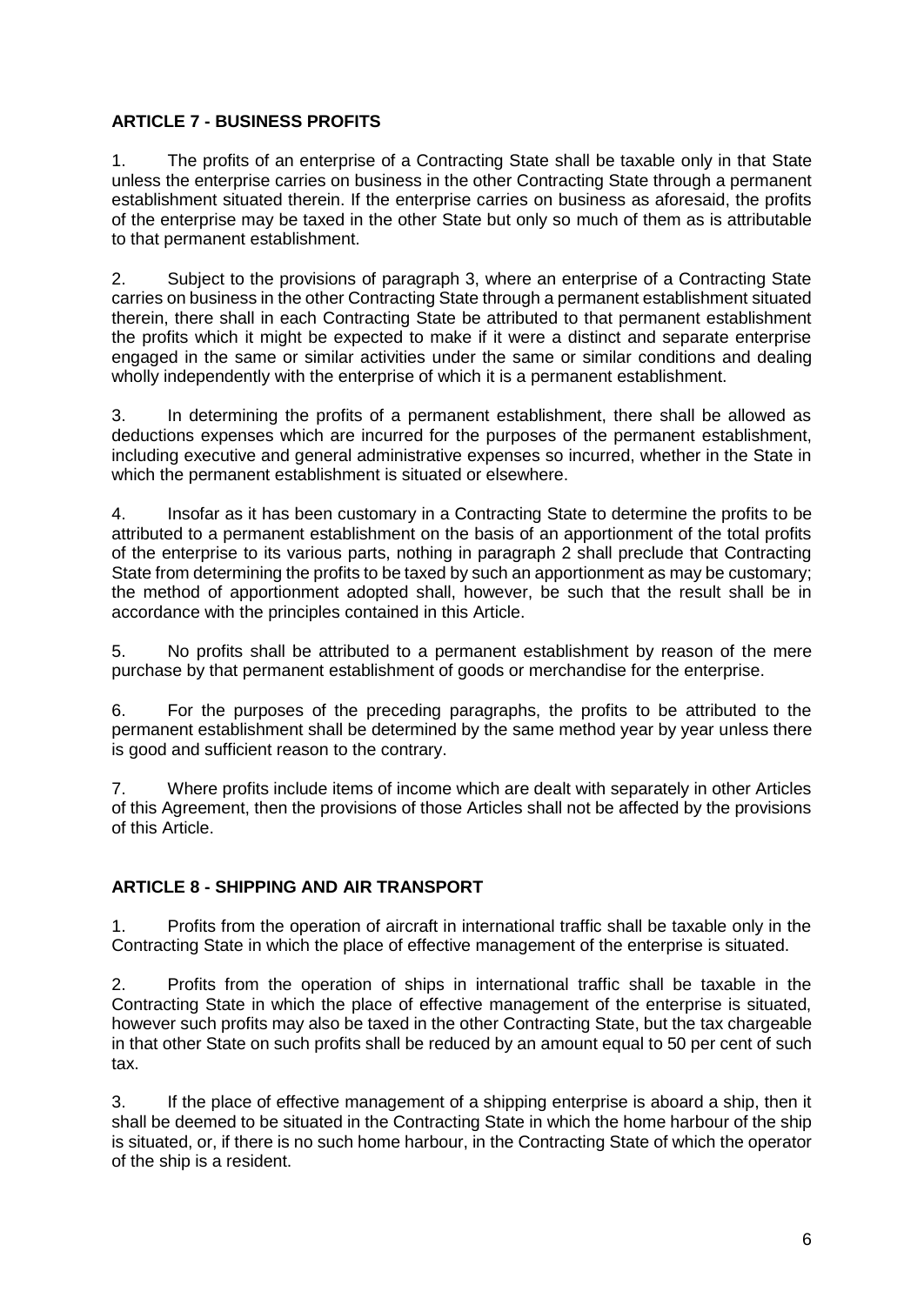4. For the purposes of this Article, profits from the operation of aircraft or ships in international traffic also include:

- (a) profits from the rental on a bare boat basis of aircraft or ships; and
- (b) profits from the use, maintenance or rental of containers (including trailers and related equipment for the transport of containers) used for the transport of goods or merchandise,

where such rental or such use, maintenance or rental, as the case may be, is incidental to the operation of aircraft or ships in international traffic.

5. The provisions of paragraphs 1 and 2 shall also apply to profits derived from the participation in a pool, a joint business or an international operating agency.

# **ARTICLE 9 - ASSOCIATED ENTERPRISES**

**Where** 

- (a) an enterprise of a Contracting State participates directly or indirectly in the management, control or capital of an enterprise of the other Contracting State, or
- (b) the same persons participate directly or indirectly in the management, control or capital of an enterprise of a Contracting State and an enterprise of the other Contracting State,

and in either case conditions are made or imposed between the two enterprises in their commercial or financial relations which differ from those which would be made between independent enterprises, then any profits which would, but for those conditions, have accrued to one of the enterprises, but, by reason of those conditions, have not so accrued, may be included in the profits of that enterprise and taxed accordingly.

## **ARTICLE 10 - DIVIDENDS**

1. Dividends paid by a company which is a resident of a Contracting State to a resident of the other Contracting State may be taxed in that other State.

2. However, such dividends may also be taxed in the Contracting State of which the company paying the dividends is a resident and according to the laws of that State, but if the beneficial owner of the dividends is a resident of the other Contracting State the tax so charged shall not exceed 5 per cent of the gross amount of the dividends.

The competent authorities of the Contracting States shall by mutual agreement settle the mode of application of this limitation.

This paragraph shall not affect the taxation of the company in respect of the profits out of which the dividends are paid.

3. The term "dividends" as used in this Article means income from shares or other rights, not being debt-claims, participating in profits, as well as other income which is subjected to the same taxation treatment as income from shares by the laws of the State of which the company making the distribution is a resident.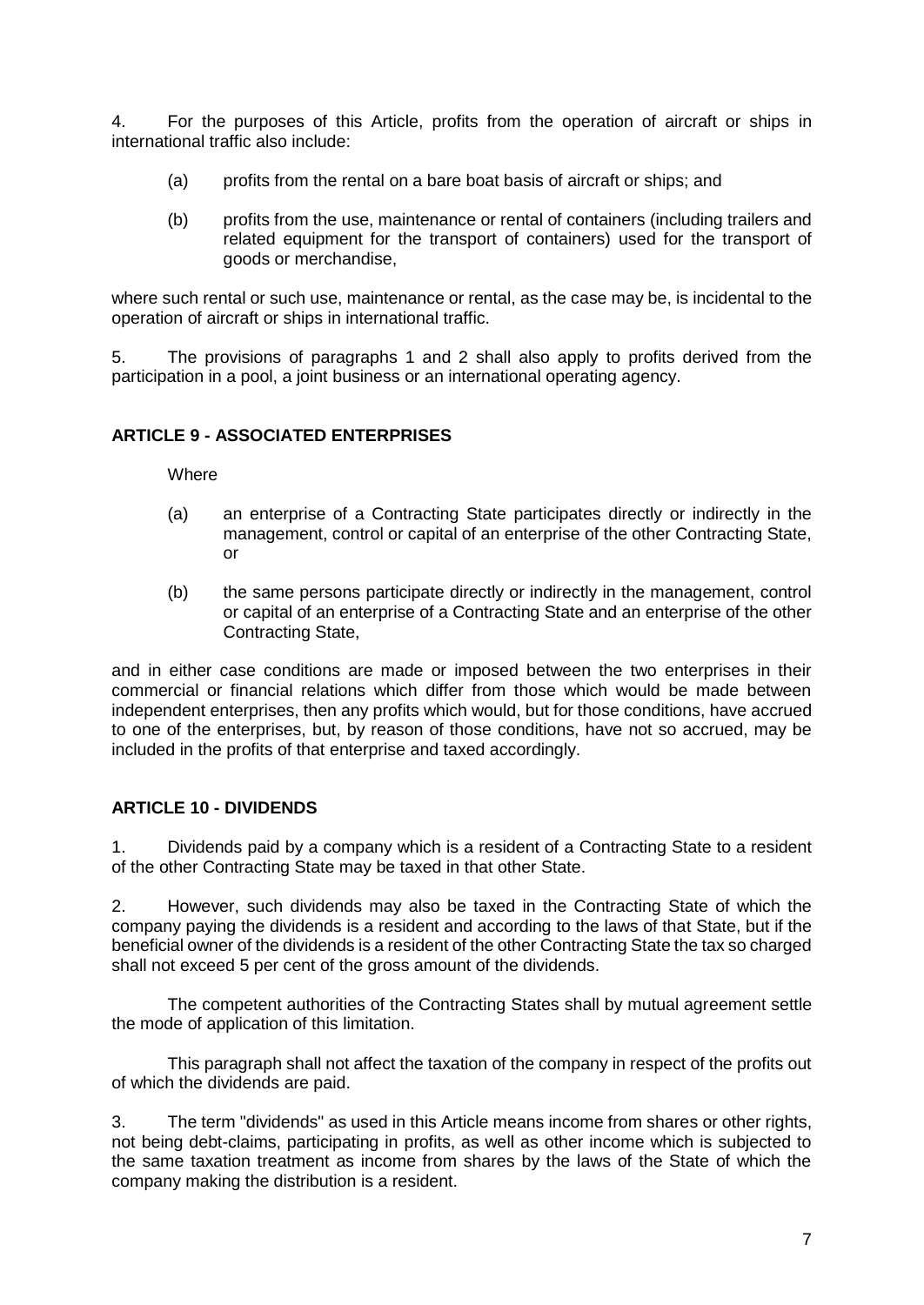- (a) Notwithstanding the provisions of paragraph 2, dividends paid by a company which is a resident of Singapore to a resident of the Czech Republic are not subjected to a tax on dividends in addition to the tax on the profits or income of the company, as under the current laws of Singapore, there is no income tax which is chargeable on dividends in addition to the tax on the profits or income of a company.
- (b) If, subsequent to the signing of the Agreement, Singapore imposes a tax on dividends in addition to the tax chargeable in respect of the profits or income of a company which is a resident of Singapore, such tax may be charged but the tax so charged on the dividends derived by a resident of the Czech Republic who is the beneficial owner of such dividends shall be in accordance with the provisions of paragraph 2.

5. The provisions of paragraphs 1 and 2 shall not apply if the beneficial owner of the dividends, being a resident of a Contracting State, carries on business in the other Contracting State of which the company paying the dividends is a resident, through a permanent establishment situated therein, or performs in that other State independent personal services from a fixed base situated therein, and the holding in respect of which the dividends are paid is effectively connected with such permanent establishment or fixed base. In such case the provisions of Article 7 or Article 14, as the case may be, shall apply.

6. Where a company which is a resident of a Contracting State derives profits or income from the other Contracting State, that other State may not impose any tax on the dividends paid by the company, except insofar as such dividends are paid to a resident of that other State or insofar as the holding in respect of which the dividends are paid is effectively connected with a permanent establishment or a fixed base situated in that other State, nor subject the company's undistributed profits to a tax on the company's undistributed profits, even if the dividends paid or the undistributed profits consist wholly or partly of profits or income arising in such other State.

# **ARTICLE 11 - INTEREST**

1. Interest arising in a Contracting State and paid to a resident of the other Contracting State shall be taxable only in that other State if such resident is the beneficial owner of the interest.

2. The term "interest" as used in this Article means income from debt-claims of every kind, whether or not secured by mortgage and whether or not carrying a right to participate in the debtor's profits, and in particular, income from government securities and income from bonds or debentures, including premiums and prizes attaching to such securities, bonds or debentures.

3. The provisions of paragraph 1 shall not apply if the beneficial owner of the interest, being a resident of a Contracting State, carries on business in the other Contracting State in which the interest arises, through a permanent establishment situated therein, or performs in that other State independent personal services from a fixed base situated therein, and the debt-claim in respect of which the interest is paid is effectively connected with such permanent establishment or fixed base. In such case the provisions of Article 7 or Article 14, as the case may be, shall apply.

4.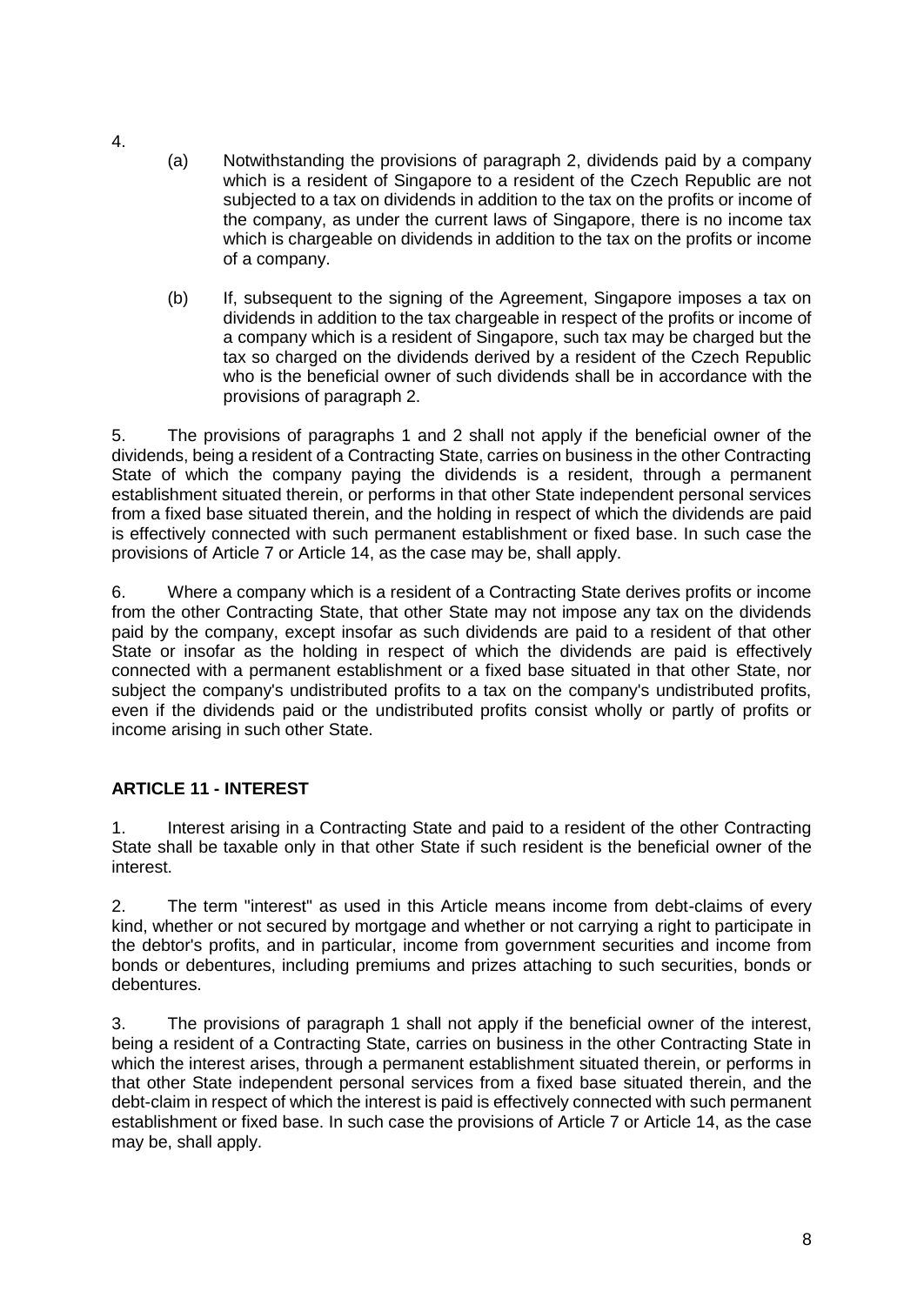4. Interest shall be deemed to arise in a Contracting State when the payer is a resident of that State. Where, however, the person paying the interest, whether he is a resident of a Contracting State or not, has in a Contracting State a permanent establishment or a fixed base in connection with which the indebtedness on which the interest is paid was incurred, and such interest is borne by such permanent establishment or fixed base, then such interest shall be deemed to arise in the State in which the permanent establishment or fixed base is situated.

5. Where, by reason of a special relationship between the payer and the beneficial owner or between both of them and some other person, the amount of the interest, having regard to the debt-claim for which it is paid, exceeds the amount which would have been agreed upon by the payer and the beneficial owner in the absence of such relationship, the provisions of this Article shall apply only to the last-mentioned amount. In such case, the excess part of the payments shall remain taxable according to the laws of each Contracting State, due regard being had to the other provisions of this Agreement.

# **ARTICLE 12 - ROYALTIES**

1. Royalties arising in a Contracting State and paid to a resident of the other Contracting State may be taxed in that other State.

2. However, such royalties may also be taxed in the Contracting State in which they arise and according to the laws of that State, but if the beneficial owner of the royalties is a resident of the other Contracting State the tax so charged shall not exceed 10 per cent of the gross amount of the royalties.

The competent authorities of the Contracting States shall by mutual agreement settle the mode of application of this limitation.

3. The term "royalties" as used in this Article means payments of any kind received as a consideration for the use of, or the right to use, any copyright of literary, artistic or scientific work, including cinematograph films, and films or tapes for television or radio broadcasting, any patent, trade mark, design or model, plan, software, secret formula or process, or any industrial, commercial or scientific equipment, or for information concerning industrial, commercial or scientific experience.

4. The provisions of paragraphs 1 and 2 shall not apply if the beneficial owner of the royalties, being a resident of a Contracting State, carries on business in the other Contracting State in which the royalties arise, through a permanent establishment situated therein, or performs in that other State independent personal services from a fixed base situated therein, and the right or property in respect of which the royalties are paid is effectively connected with such permanent establishment or fixed base. In such case the provisions of Article 7 or Article 14, as the case may be, shall apply.

5. Royalties shall be deemed to arise in a Contracting State when the payer is a resident of that State. Where, however, the person paying the royalties, whether he is a resident of a Contracting State or not, has in a Contracting State a permanent establishment or a fixed base in connection with which the liability to pay the royalties was incurred, and such royalties are borne by such permanent establishment or fixed base, then such royalties shall be deemed to arise in the State in which the permanent establishment or fixed base is situated.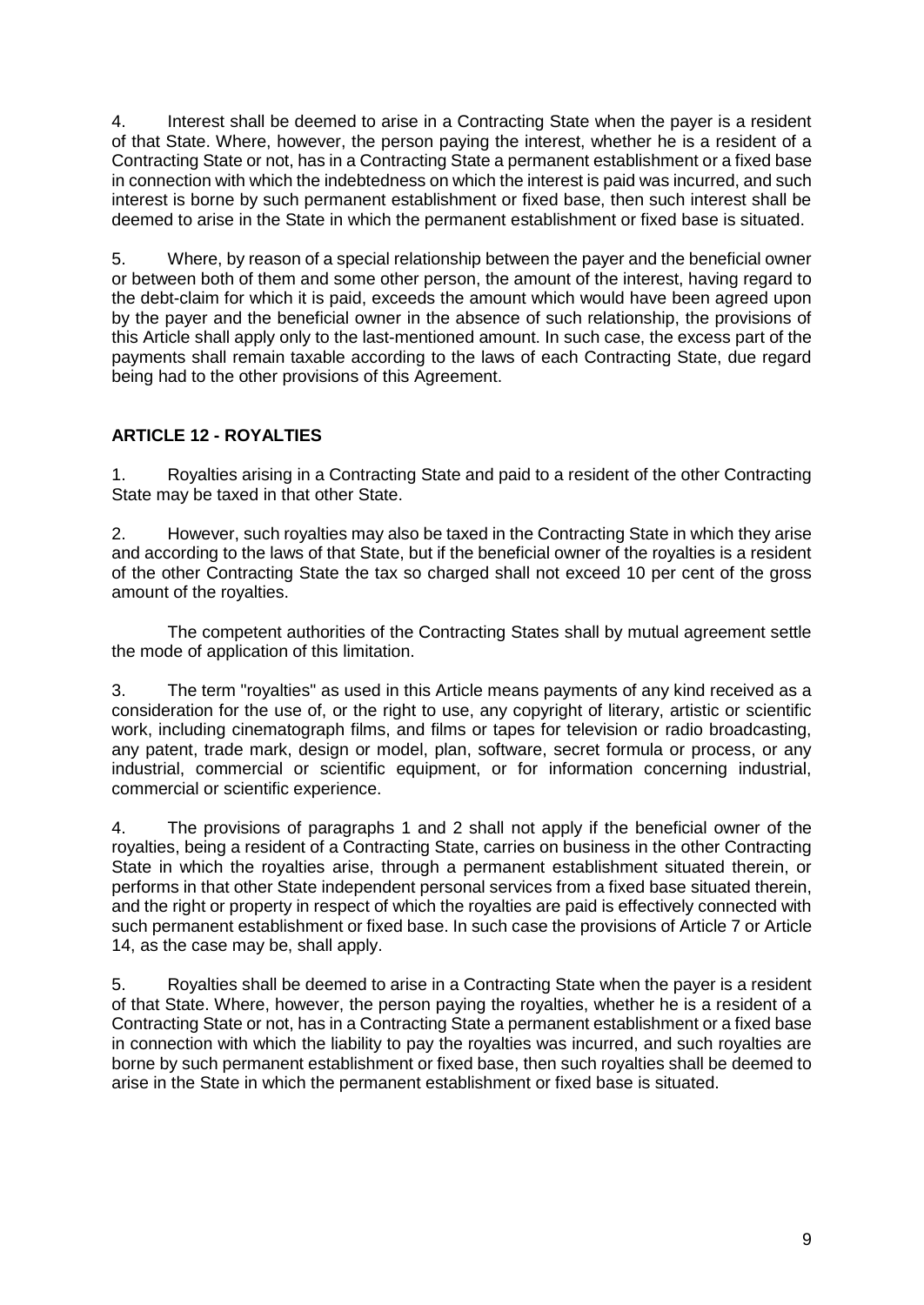6. Where, by reason of a special relationship between the payer and the beneficial owner or between both of them and some other person, the amount of the royalties, having regard to the use, right or information for which they are paid, exceeds the amount which would have been agreed upon by the payer and the beneficial owner in the absence of such relationship, the provisions of this Article shall apply only to the last-mentioned amount. In such case, the excess part of the payments shall remain taxable according to the laws of each Contracting State, due regard being had to the other provisions of this Agreement.

# **ARTICLE 13 - CAPITAL GAINS**

1. Gains derived by a resident of a Contracting State from the alienation of immovable property referred to in Article 6 and situated in the other Contracting State may be taxed in that other State.

2. Gains from the alienation of movable property forming part of the business property of a permanent establishment which an enterprise of a Contracting State has in the other Contracting State or of movable property pertaining to a fixed base available to a resident of a Contracting State in the other Contracting State for the purpose of performing independent personal services, including such gains from the alienation of such a permanent establishment (alone or with the whole enterprise) or of such fixed base, may be taxed in that other State.

3. Gains from the alienation of ships or aircraft operated in international traffic or movable property pertaining to the operation of such ships or aircraft shall be taxable only in the Contracting State in which the place of effective management of the enterprise is situated.

4. Gains derived by a resident of a Contracting State from the alienation of shares, other than shares traded on a recognised Stock Exchange, of the capital stock of a company of which at least three quarters of the property consist directly or indirectly of immovable property situated in the other Contracting State may be taxed in that other State.

5. Gains from the alienation of any property other than that referred to in paragraphs 1, 2, 3 and 4 shall be taxable only in the Contracting State of which the alienator is a resident.

## **ARTICLE 14 - INDEPENDENT PERSONAL SERVICES**

1. Income derived by a resident of a Contracting State in respect of professional services or other activities of an independent character shall be taxable only in that State except in the following circumstances, when such income may also be taxed in the other Contracting State:

- (a) if he has a fixed base regularly available to him in the other Contracting State for the purpose of performing his activities; in that case, only so much of the income as is attributable to that fixed base may be taxed in that other State; or
- (b) if his stay in the other State is for a period or periods exceeding in the aggregate 183 days within any twelve-month period; in that case, only so much of the income as is derived from his activities performed in that other State may be taxed in that other State.

2. In the computation of the periods mentioned in paragraph 1(b), the following days shall be included:

(a) all days of physical presence including days of arrivals and departures, and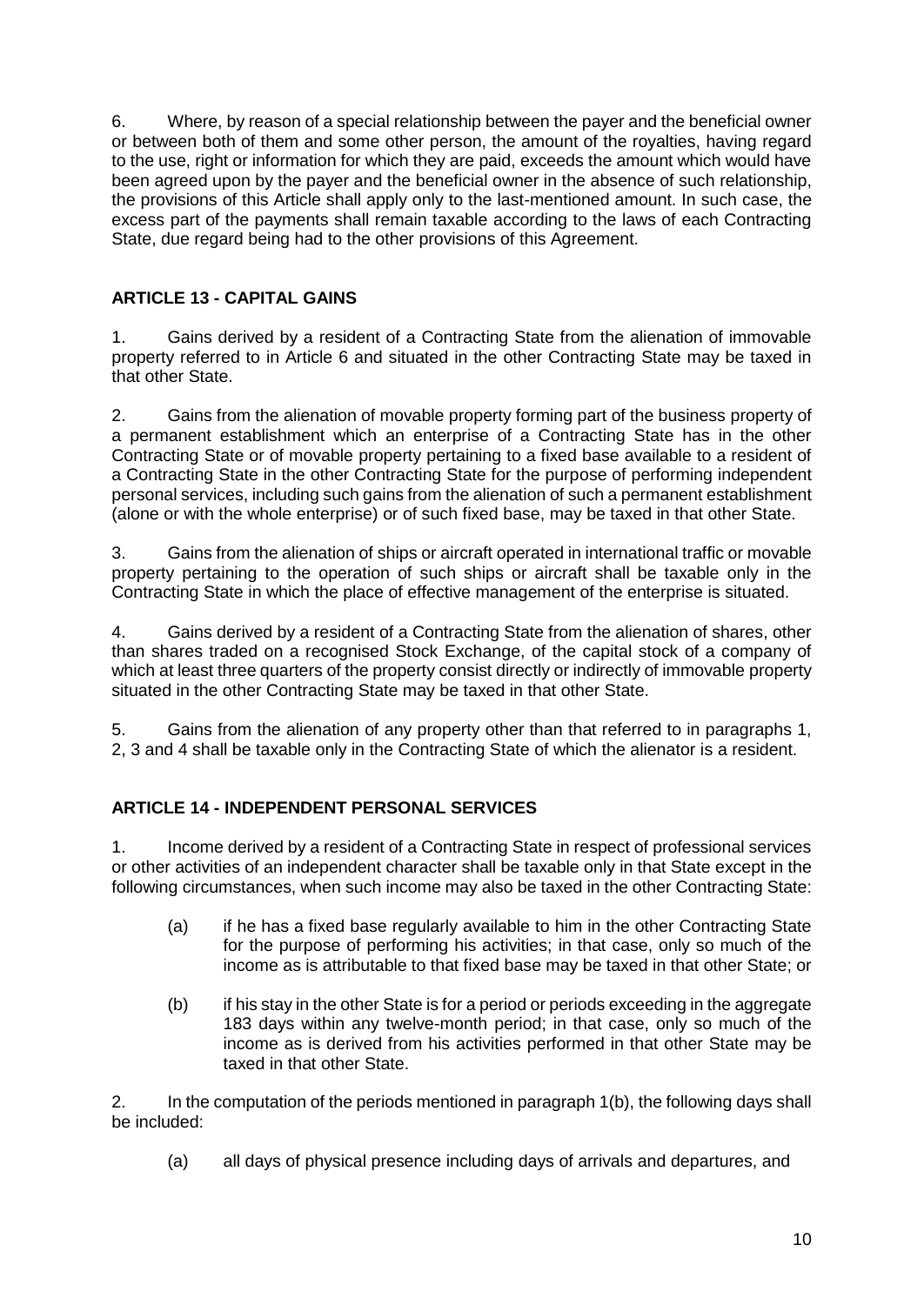(b) days spent outside the State of activity such as business trips directly connected with the performance of the activity of the recipient in that State, Saturdays and Sundays, national holidays and holidays, after which the activity was resumed on the territory of that State.

3. The term "professional services" includes especially independent scientific, literary, artistic, educational or teaching activities as well as the independent activities of physicians, lawyers, engineers, architects, dentists and accountants.

# **ARTICLE 15 - DEPENDENT PERSONAL SERVICES**

1. Subject to the provisions of Articles 16, 18 and 19, salaries, wages and other similar remuneration derived by a resident of a Contracting State in respect of an employment shall be taxable only in that State unless the employment is exercised in the other Contracting State. If the employment is so exercised, such remuneration as is derived therefrom may be taxed in that other State.

2. Notwithstanding the provisions of paragraph 1, remuneration derived by a resident of a Contracting State in respect of an employment exercised in the other Contracting State shall be taxable only in the first-mentioned State if all the following conditions are met:

- (a) the recipient is employed in the other State for a period or periods not exceeding in the aggregate 183 days in any twelve-month period, and
- (b) the remuneration is paid by, or on behalf of, an employer who is not a resident of the other State, and
- (c) the remuneration is not borne by a permanent establishment or a fixed base which the employer has in the other State.

3. In the computation of the periods mentioned in paragraph 2(a), the following days shall be included:

- (a) all days of physical presence including days of arrivals and departures, and
- (b) days spent outside the State of activity such as business trips directly connected with the employment of the recipient in that State, Saturdays and Sundays, national holidays and holidays, after which the activity was resumed on the territory of that State.

4. Notwithstanding the preceding provisions of this Article, remuneration derived in respect of an employment exercised aboard a ship or aircraft operated in international traffic may be taxed in the Contracting State in which the place of effective management of the enterprise is situated.

## **ARTICLE 16 - DIRECTORS' FEES**

Directors' fees and other similar payments derived by a resident of a Contracting State in his capacity as a member of the board of directors or any other similar organ of a company which is a resident of the other Contracting State may be taxed in that other State.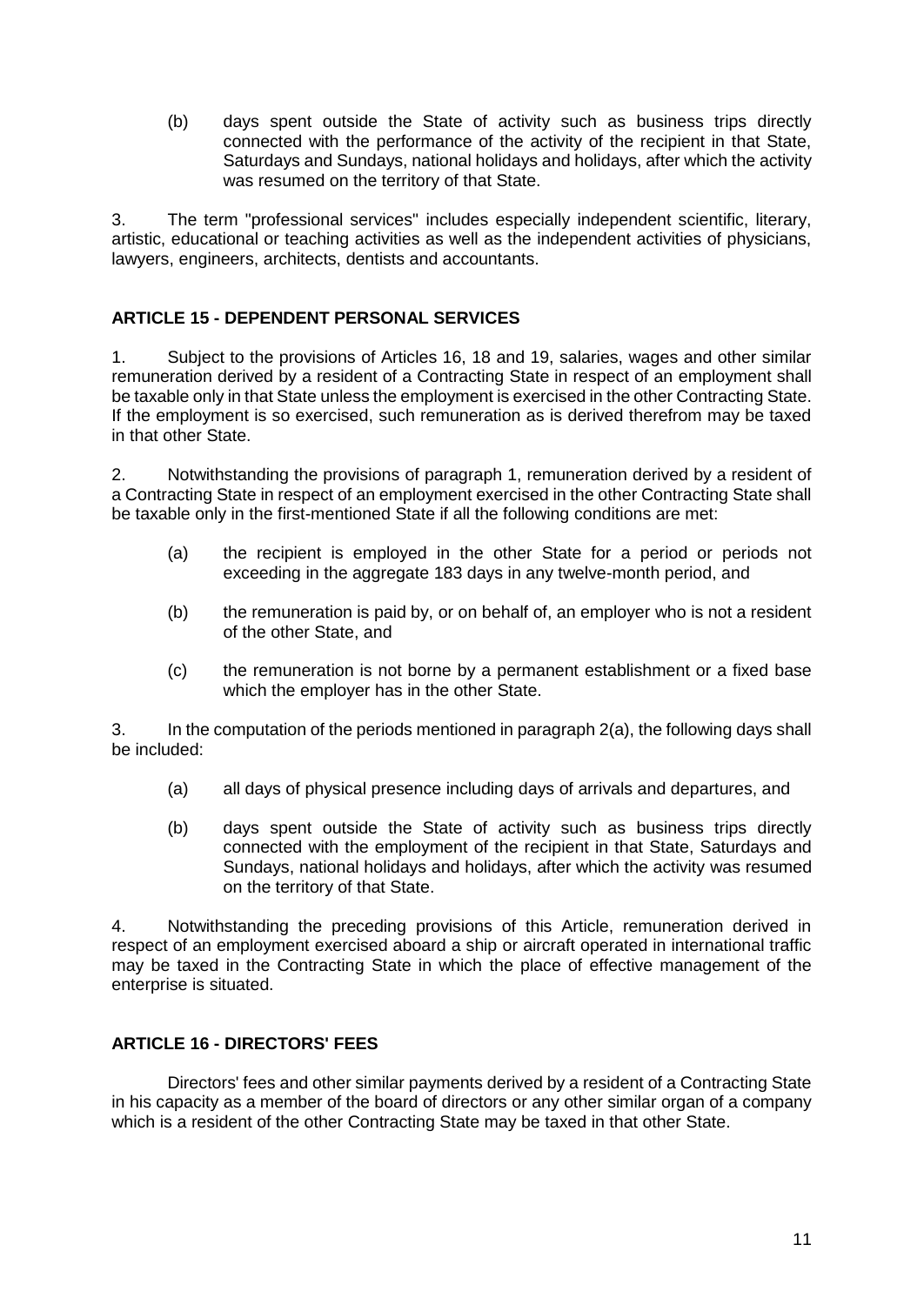#### **ARTICLE 17 - ARTISTES AND SPORTSMEN**

1. Notwithstanding the provisions of Articles 14 and 15, income derived by a resident of a Contracting State as an entertainer, such as a theatre, motion picture, radio or television artiste, or a musician, or as a sportsman from his personal activities as such exercised in the other Contracting State may be taxed in that other State.

2. Where income in respect of or in connection with personal activities exercised by an entertainer or a sportsman accrues not to the entertainer or sportsman himself but to another person, that income may, notwithstanding the provisions of Articles 7, 14 and 15, be taxed in the Contracting State in which the activities of the entertainer or sportsman are exercised.

#### **ARTICLE 18 - PENSIONS**

Subject to the provisions of paragraph 2 of Article 19, pensions and other similar remuneration paid to a resident of a Contracting State in consideration of past employment shall be taxable only in that State.

## **ARTICLE 19 - GOVERNMENT SERVICE**

1.

- (a) Salaries, wages and other similar remuneration, other than a pension, paid by a Contracting State or a political subdivision or a local authority or a statutory body thereof to an individual in respect of services rendered to that State or subdivision or authority or body shall be taxable only in that State.
- (b) However, such salaries, wages and other similar remuneration shall be taxable only in the other Contracting State if the services are rendered in that State and the individual is a resident of that State who:
	- (i) is a national of that State; or
	- (ii) did not become a resident of that State solely for the purpose of rendering the services.

2.

- (a) Any pension paid by, or out of funds created by, a Contracting State or a political subdivision or a local authority or a statutory body thereof to an individual in respect of services rendered to that State or subdivision or authority or body shall be taxable only in that State.
- (b) However, such pension shall be taxable only in the other Contracting State if the individual is a resident of, and a national of, that State.

3. The provisions of Articles 15, 16 and 18 shall apply to salaries, wages and other similar remuneration, and to pensions, in respect of services rendered in connection with a business carried on by a Contracting State or a political subdivision or a local authority or a statutory body thereof.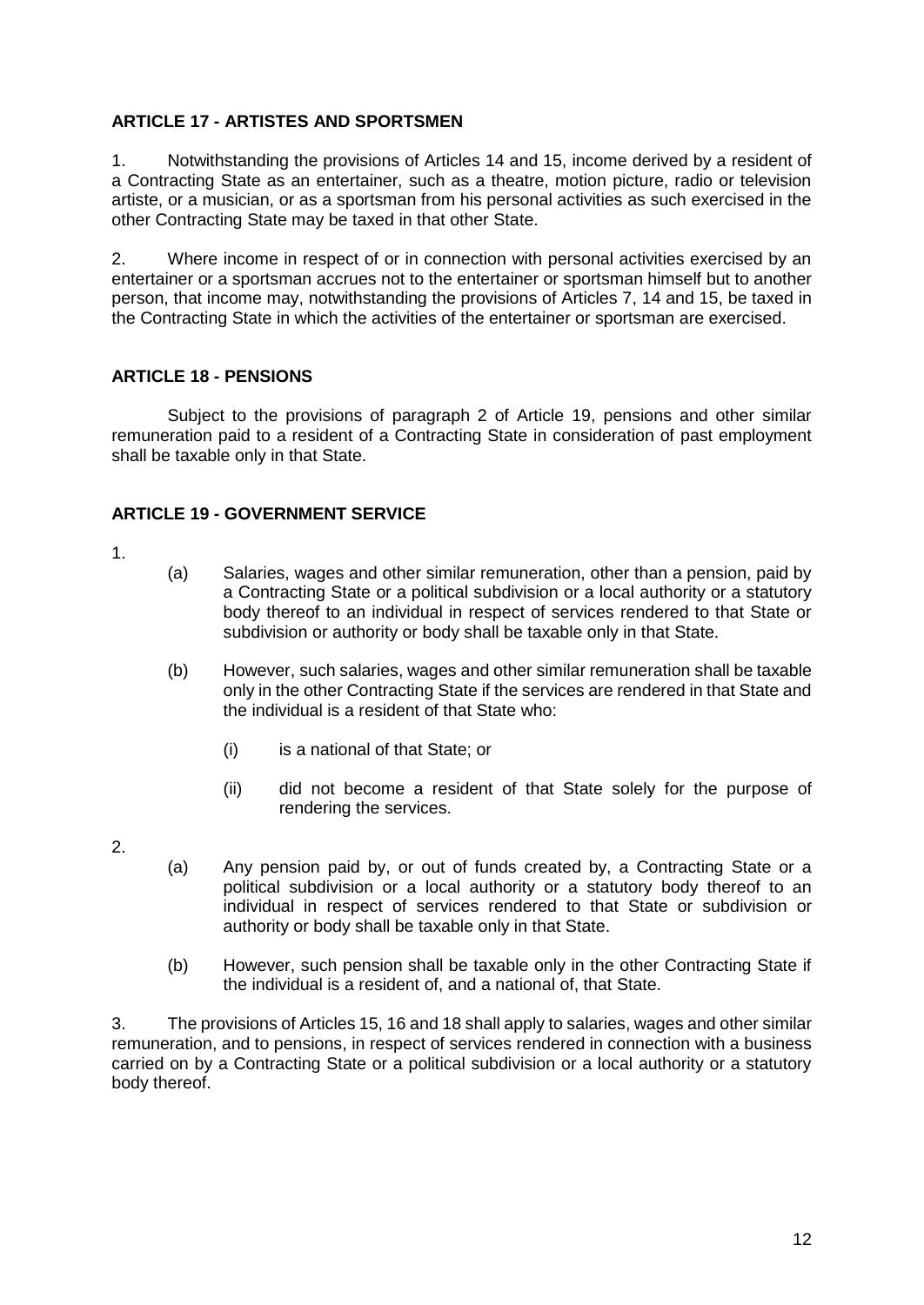#### **ARTICLE 20 - STUDENTS**

Payments which a student or business apprentice who is or was immediately before visiting a Contracting State a resident of the other Contracting State and who is present in the first-mentioned State solely for the purpose of his education or training receives for the purpose of his maintenance, education or training shall not be taxed in that State, provided that such payments arise from sources outside that State.

#### **ARTICLE 21 - OTHER INCOME**

Items of income which are not dealt with in the foregoing Articles and arising in a Contracting State may be taxed in that State.

#### **ARTICLE 22 - ELIMINATION OF DOUBLE TAXATION**

1. In the case of a resident of Singapore, double taxation shall be eliminated as follows:

Where a resident of Singapore derives income from the Czech Republic which, in accordance with the provisions of this Agreement, may be taxed in the Czech Republic, Singapore shall, subject to its laws regarding the allowance as a credit against Singapore tax of tax payable in any country other than Singapore, allow the Czech tax paid, whether directly or by deduction, as a credit against the Singapore tax payable on the income of that resident. Where such income is a dividend paid by a company which is a resident of the Czech Republic to a resident of Singapore which is a company owning directly or indirectly not less than 10 per cent of the share capital of the first-mentioned company, the credit shall take into account the Czech tax paid by that company on the portion of its profits out of which the dividend is paid.

- 2. In the case of a resident of the Czech Republic, double taxation shall be eliminated as follows:
	- (a) The Czech Republic, when imposing taxes on its residents, may include in the tax base upon which such taxes are imposed the items of income which according to the provisions of this Agreement may also be taxed in Singapore, but shall allow as a deduction from the amount of tax computed on such a base an amount equal to the tax paid in Singapore. Such deduction shall not, however, exceed that part of the Czech tax, as computed before the deduction is given, which is appropriate to the income which, in accordance with provisions of this Agreement, may be taxed in Singapore.
	- (b) Where in accordance with any provision of the Agreement income derived by a resident of the Czech Republic is exempt from tax in the Czech Republic, Czech Republic may nevertheless, in calculating the amount of tax on the remaining income of such resident, take into account the exempted income.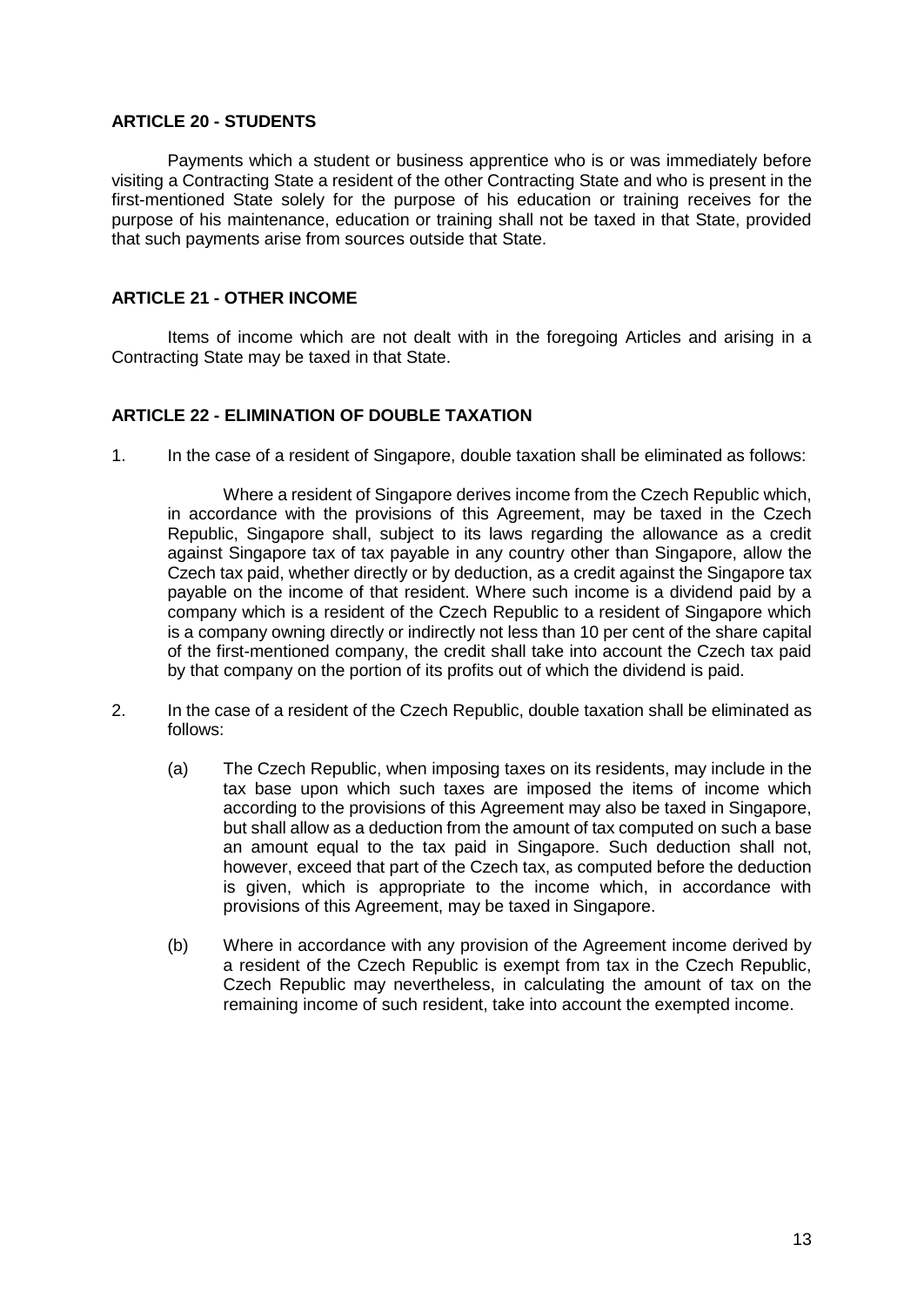#### **ARTICLE 23 - NON-DISCRIMINATION**

1. Nationals of a Contracting State shall not be subjected in the other Contracting State to any taxation or any requirement connected therewith, which is other or more burdensome than the taxation and connected requirements to which nationals of that other State in the same circumstances, in particular with respect to residence, are or may be subjected. This provision shall, notwithstanding the provisions of Article 1, also apply to persons who are not residents of one or both of the Contracting States.

2. The taxation on a permanent establishment which an enterprise of a Contracting State has in the other Contracting State shall not be less favourably levied in that other State than the taxation levied on enterprises of that other State carrying on the same activities. This provision shall not be construed as obliging a Contracting State to grant to residents of the other Contracting State any personal allowances, reliefs and reductions for taxation purposes on account of civil status or family responsibilities which it grants to its own residents.

3. Except where the provisions of Article 9, paragraph 5 of Article 11, or paragraph 6 of Article 12 apply, interest, royalties and other disbursements paid by an enterprise of a Contracting State to a resident of the other Contracting State shall, for the purpose of determining the taxable profits of such enterprise, be deductible under the same conditions as if they had been paid to a resident of the first-mentioned State.

- 4. Nothing in this Article shall be construed as obliging a Contracting State to grant to:
	- (a) residents of the other Contracting State any personal allowances, reliefs and reductions for tax purposes which it grants to its own residents; or
	- (b) nationals of the other Contracting State those personal allowances, reliefs and reductions for tax purposes which it grants to its own nationals who are not residents of that State or to such other persons as may be specified in the taxation laws of that State.

5. Enterprises of a Contracting State, the capital of which is wholly or partly owned or controlled, directly or indirectly, by one or more residents of the other Contracting State, shall not be subjected in the first-mentioned State to any taxation or any requirement connected therewith which is other or more burdensome than the taxation and connected requirements to which other similar enterprises of the first-mentioned State are or may be subjected.

6. Where a Contracting State grants tax incentives to its nationals designed to promote economic or social development in accordance with its national policy and criteria, it shall not be construed as discrimination under this Article.

# **ARTICLE 24 - MUTUAL AGREEMENT PROCEDURE**

1. Where a person considers that the actions of one or both of the Contracting States result or will result for him in taxation not in accordance with the provisions of this Agreement, he may, irrespective of the remedies provided by the domestic law of those States, present his case to the competent authority of the Contracting State of which he is a resident or, if his case comes under paragraph 1 of Article 23, to that of the Contracting State of which he is a national. The case must be presented within three years from the first notification of the action resulting in taxation not in accordance with the provisions of the Agreement.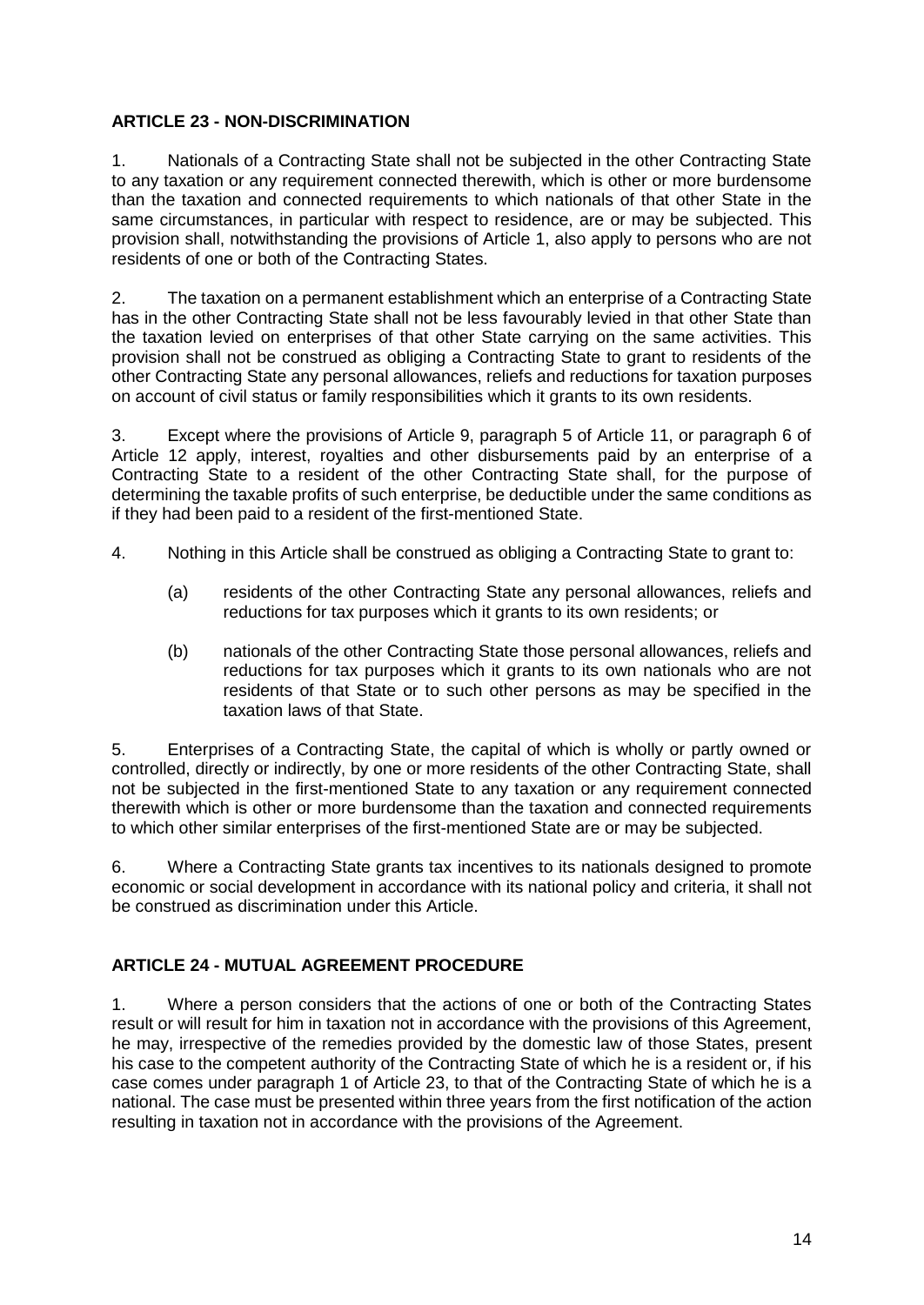2. The competent authority shall endeavour, if the objection appears to it to be justified and if it is not itself able to arrive at a satisfactory solution, to resolve the case by mutual agreement with the competent authority of the other Contracting State, with a view to the avoidance of taxation which is not in accordance with the Agreement. Any agreement reached shall be implemented notwithstanding any time limits in the domestic law of the Contracting States.

3. The competent authorities of the Contracting States shall endeavour to resolve by mutual agreement any difficulties or doubts arising as to the interpretation or application of this Agreement. They may also consult together for the elimination of double taxation in cases not provided for in the Agreement.

4. The competent authorities of the Contracting States may communicate with each other directly for the purpose of reaching an agreement in the sense of the preceding paragraphs. When it seems advisable in order to reach agreement to have an oral exchange of opinions, such exchange may take place through a Commission consisting of representatives of the competent authorities of the Contracting States.

# **ARTICLE 25 - EXCHANGE OF INFORMATION**

1. The competent authorities of the Contracting States shall exchange such information as is necessary for carrying out the provisions of this Agreement or of the domestic laws of the Contracting States concerning taxes covered by the Agreement insofar as the taxation thereunder is not contrary to the Agreement. Any information received by a Contracting State shall be treated as secret in the same manner as information obtained under the domestic laws of that State and shall be disclosed only to persons or authorities (including courts and administrative bodies) involved in the assessment or collection of, the enforcement or prosecution in respect of, or the determination of appeals in relation to, the taxes covered by the Agreement. Such persons or authorities shall use the information only for such purposes. They may disclose the information in public court proceedings or in judicial decisions.

2. In no case shall the provisions of paragraph 1 be construed so as to impose on a Contracting State the obligation:

- (a) to carry out administrative measures at variance with the laws and administrative practice of that or of the other Contracting State;
- (b) to supply information which is not obtainable under the laws or in the normal course of the administration of that or of the other Contracting State;
- (c) to supply information which would disclose any trade, business, industrial, commercial or professional secret or trade process, or information, the disclosure of which would be contrary to public policy (ordre public).

## **ARTICLE 26 - MEMBERS OF DIPLOMATIC MISSIONS AND CONSULAR POSTS**

Nothing in this Agreement shall affect the fiscal privileges of members of diplomatic missions or consular posts under the general rules of international law or under the provisions of special agreements.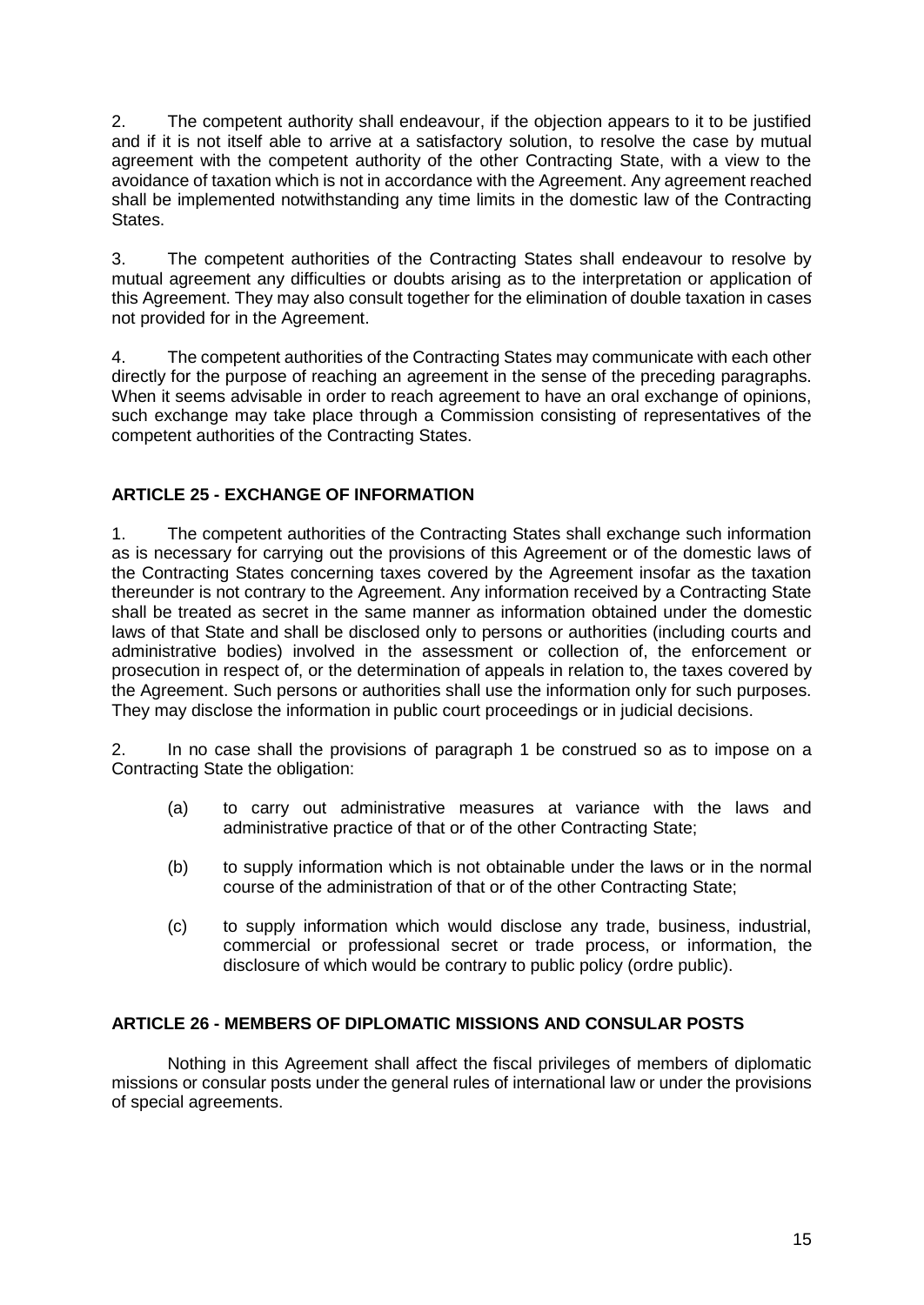#### **ARTICLE 27 - ENTRY INTO FORCE**

1. The Contracting States shall notify to each other that the domestic laws requirements for the entry into force of this Agreement have been complied with.

2. The Agreement shall enter into force upon the date of the latter of the notifications referred to in paragraph 1 of this Article and its provisions shall have effect:

- (a) in the Czech Republic:
	- (i) in respect of taxes withheld at source, to income paid or credited on or after 1st January in the calendar year next following that in which the Agreement enters into force:
	- (ii) in respect of other taxes on income, to income in any taxable year beginning on or after 1st January in the calendar year next following that in which the Agreement enters into force;
- (b) in Singapore:

in respect of tax chargeable for any year of assessment beginning on or after 1st January in the second calendar year following the year in which the Agreement enters into force.

#### **ARTICLE 28 - TERMINATION**

This Agreement shall remain in force until terminated by a Contracting State. Either Contracting State may terminate the Agreement, through diplomatic channels, by giving notice of termination at least six months before the end of any calendar year following after the period of five years from the date on which the Agreement enters into force. In such event, the Agreement shall cease to have effect:

- (a) in the Czech Republic:
	- (i) in respect of taxes withheld at source, to income paid or credited on or after 1st January in the calendar year next following that in which the notice is given;
	- (ii) in respect of other taxes on income, to income in any taxable year beginning on or after 1st January in the calendar year next following that in which the notice is given;
- (b) in Singapore:

in respect of tax chargeable for any year of assessment beginning on or after 1st January in the second calendar year following the year in which the notice is given.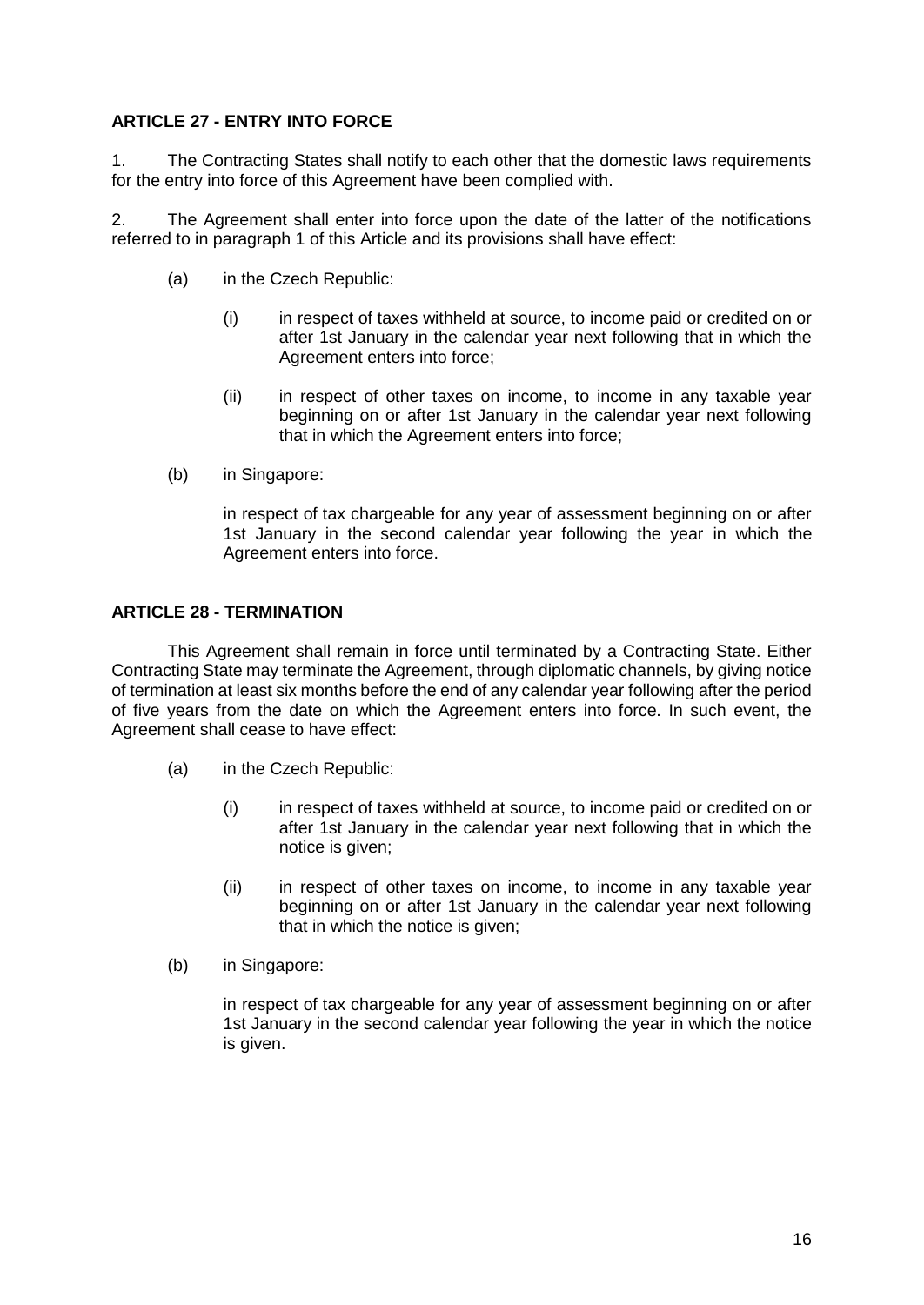IN WITNESS WHEREOF the undersigned, duly authorised thereto, have signed this Agreement.

DONE in duplicate at Singapore this 21st day of November 1997 in the English language.

> For the Government of the Republic of Singapore

For the Government of the Czech Republic

DR RICHARD HU MR IVAN PILIP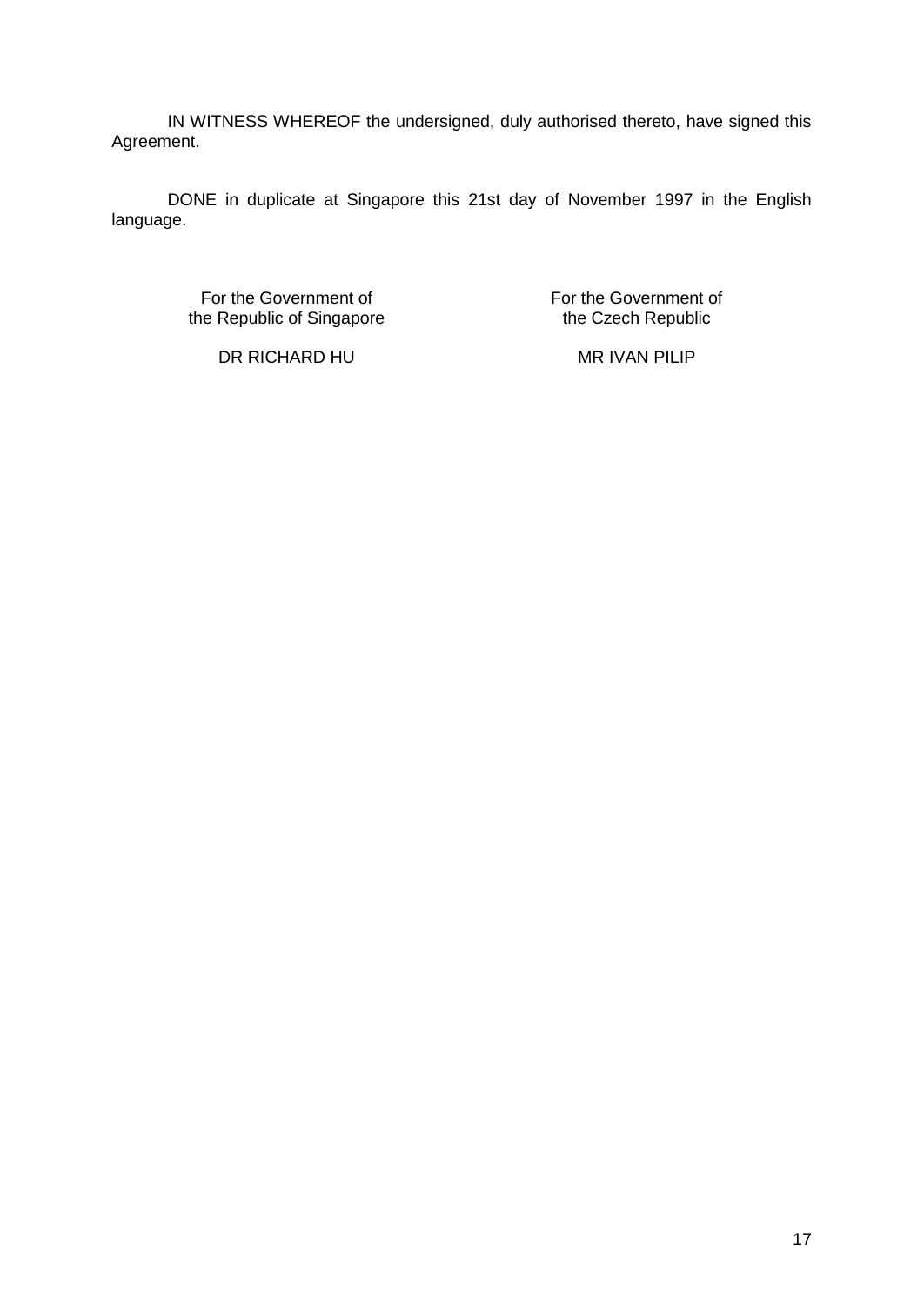#### **PROTOCOL (1997)**

At the moment of the signing the Agreement between the Government of the Republic of Singapore and the Government of the Czech Republic for the avoidance of double taxation and the prevention of fiscal evasion with respect to taxes on income, the undersigned have agreed upon the following provisions which shall form an integral part of the Agreement.

1. Where this Agreement provides (with or without other conditions) that income from sources in the Czech Republic shall be exempt from tax, or taxed at a reduced rate, in the Czech Republic and under the laws in force in Singapore the said income is subject to tax by reference to the amount thereof which is remitted to or received in Singapore and not by reference to the full amount thereof, then the exemption or reduction of tax to be allowed under this Agreement in the Czech Republic shall apply only to so much of the income as is remitted to or received in Singapore. However, this limitation does not apply to income derived by the Government of Singapore or any person approved by the competent authority of Singapore for the purpose of this paragraph. The term "Government of Singapore" shall include its agencies and statutory bodies.

2. If in the event that, after the signing of this Agreement, the Czech Republic signs with a third State an Agreement providing that, for dividends paid by a company which is a resident of that third State to a company which is a resident of the Czech Republic, the deduction provided for in subparagraph (a) of paragraph 2 of Article 22 of the Agreement, shall take into account the tax paid by the company in respect of the profits out of which such dividends are paid, that provision will automatically be applicable for the purposes of the Agreement, for dividends paid by a company which is a resident of Singapore to a company which is a resident of the Czech Republic and which owns directly or indirectly not less than 10 per cent of the share capital of the company of Singapore, from the date the Agreement between the Czech Republic and that third State will have effect.

IN WITNESS WHEREOF the undersigned, duly authorised thereto, have signed this Protocol.

DONE in duplicate at Singapore this 21st day of November 1997 in the English language.

> For the Government of the Republic of Singapore

For the Government of the Czech Republic

DR RICHARD HU MR IVAN PILIP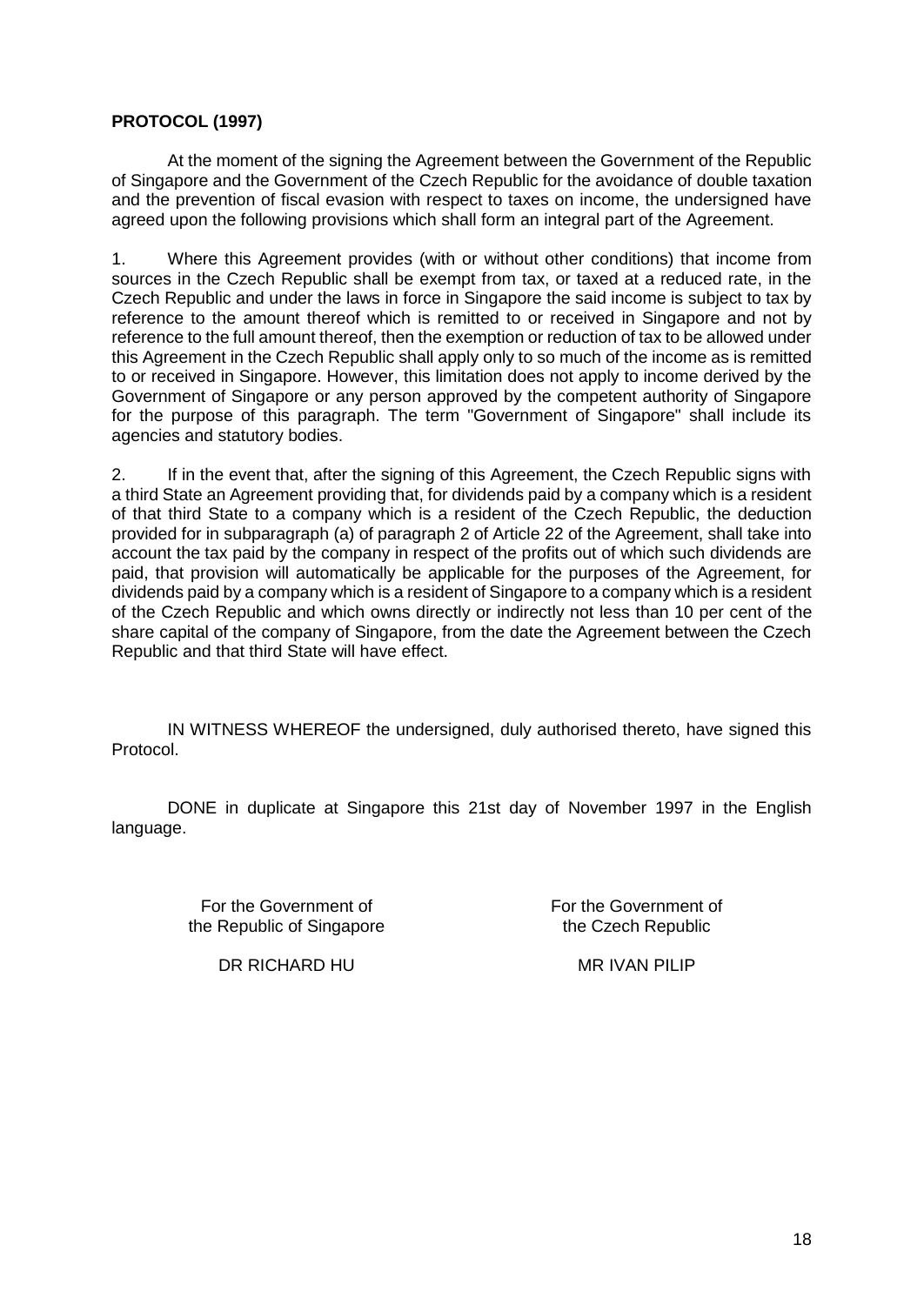# **ANNEX A**

## **Effects of the MLI on this Agreement**

#### **1. Deletion and replacement of the Preamble**

The preamble of this Agreement is deleted and replaced by the following preamble:

"The Government of the Republic of Singapore and the Government of the Czech Republic,

Intending to eliminate double taxation with respect to the taxes covered by this Agreement without creating opportunities for non-taxation or reduced taxation through tax evasion or avoidance (including through treaty shopping arrangements aimed at obtaining reliefs provided in this Agreement for the indirect benefit of residents of third jurisdictions),

Have agreed as follows:".

#### **2. Amendment of Article 11 of Protocol (signed on 26 June 2013)**

Paragraph (b) of Article 11 of the Protocol (signed on 26 June 2013) is deleted and replaced by the following paragraphs:

- "(b) notwithstanding any provisions of this Agreement, a benefit under this Agreement shall not be granted in respect of an item of income or capital if it is reasonable to conclude, having regard to all relevant facts and circumstances, that obtaining that benefit was one of the principal purposes of any arrangement or transaction that resulted directly or indirectly in that benefit, unless it is established that granting that benefit in these circumstances would be in accordance with the object and purpose of the relevant provisions of this Agreement;
- (c) where a benefit under this Agreement is denied to a person under provisions of this Agreement that deny all or part of the benefits that would otherwise be provided under this Agreement where the principal purpose or one of the principal purposes of any arrangement or transaction, or of any person concerned with an arrangement or transaction, was to obtain those benefits, the competent authority of the Contracting State that would otherwise have granted this benefit shall nevertheless treat that person as being entitled to this benefit, or to different benefits with respect to a specific item of income or capital, if such competent authority, upon request from that person and after consideration of the relevant facts and circumstances, determines that such benefits would have been granted to that person in the absence of the transaction or arrangement. The competent authority of the Contracting State to which a request has been made under this paragraph by a resident of the other Contracting State shall consult with the competent authority of that other Contracting State before rejecting the request.".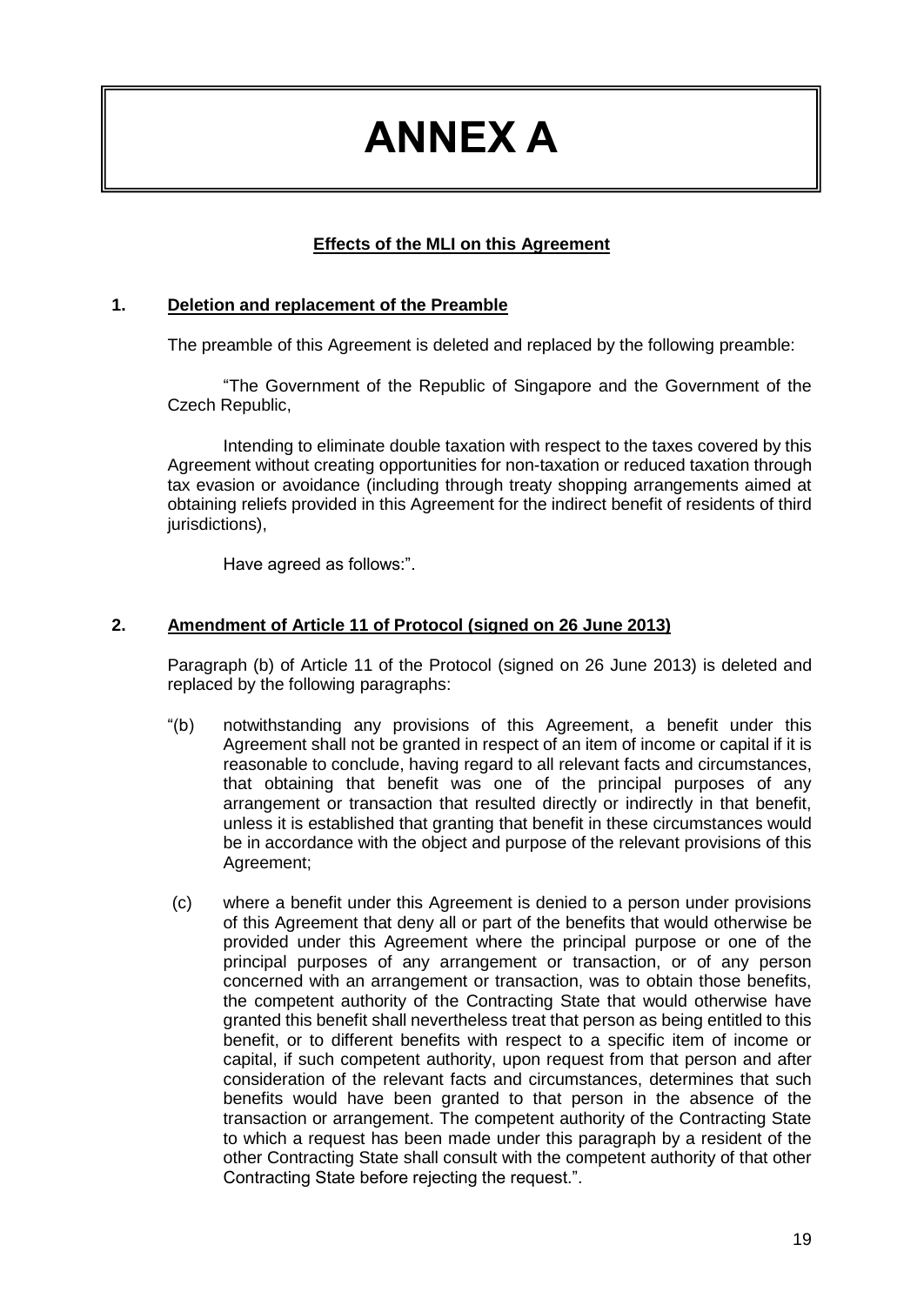## **3. Entry into effect of the MLI**

The effects of the MLI on this Agreement, as laid out in this Annex, shall have effect in Singapore:

- (a) with respect to taxes withheld at source, in respect of amounts paid, deemed paid or liable to be paid (whichever is the earliest), on or after 1 January 2021; and
- (b) with respect to taxes other than those withheld at source, where the income is derived or received in a basis period beginning on or after 1 March 2021.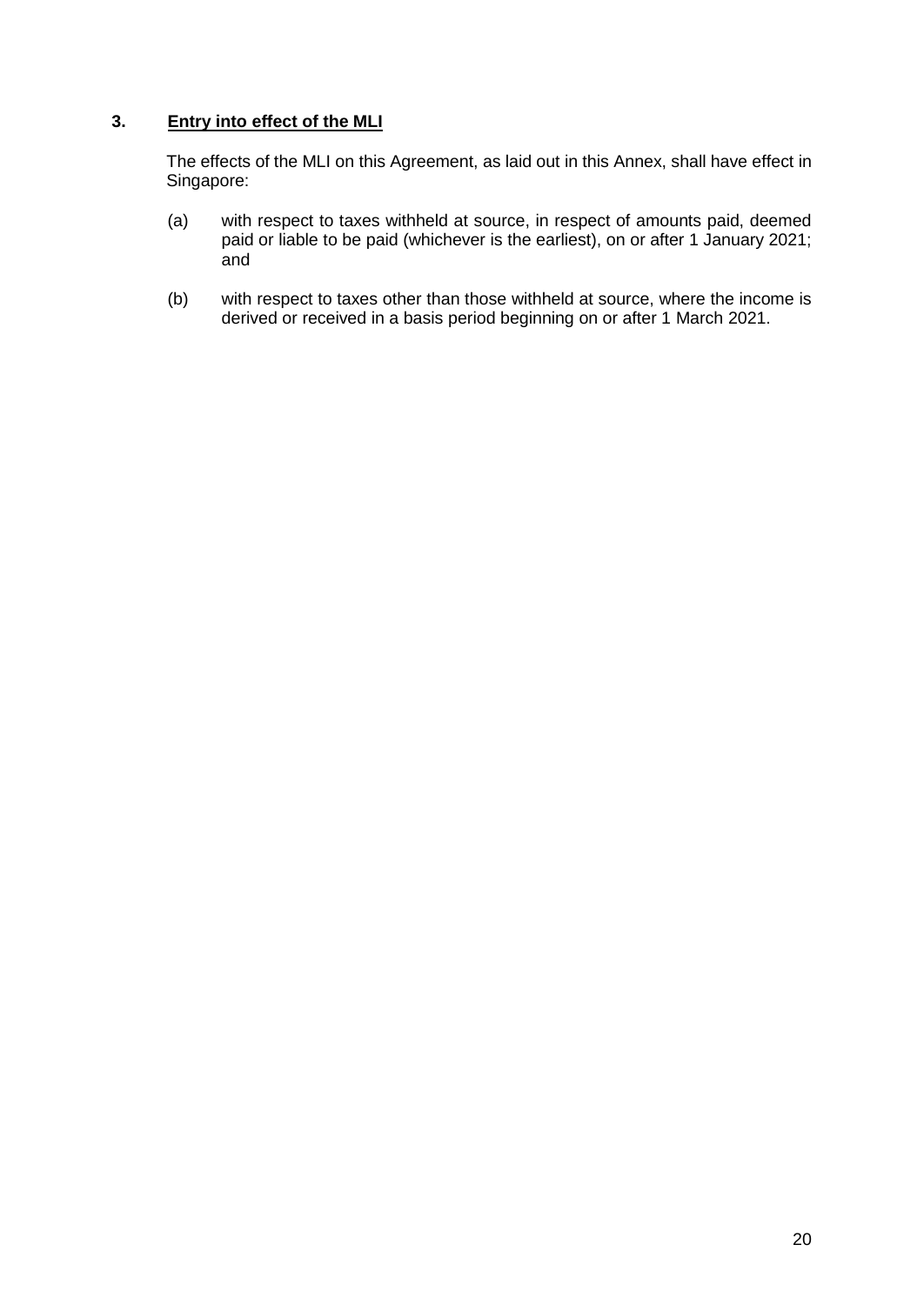# **ANNEX B**

## **PROTOCOL AMENDING THE AGREEMENT BETWEEN THE GOVERNMENT OF THE REPUBLIC OF SINGAPORE AND THE GOVERNMENT OF THE CZECH REPUBLIC FOR THE AVOIDANCE OF DOUBLE TAXATION AND THE PREVENTION OF FISCAL EVASION WITH RESPECT TO TAXES ON INCOME**

The Government of the Czech Republic and the Government of the Republic of Singapore,

Desiring to conclude a Protocol amending the Agreement between the Government of the Czech Republic and the Government of the Republic of Singapore for the avoidance of double taxation and the prevention of fiscal evasion with respect to taxes on income, signed at Singapore on November 21, 1997 (in this Protocol referred to as "the Agreement"),

Have agreed as follows:

#### **ARTICLE 1**

1. Sub-paragraph b) of paragraph 1 of Article 3 of the Agreement shall be replaced by the following:

- "b) the term "Singapore" means the Republic of Singapore and, when used in a geographical sense, includes its land territory, internal waters and territorial sea, as well as any maritime area situated beyond the territorial sea which has been or might in the future be designated under its national law, in accordance with international law, as an area within which Singapore may exercise sovereign rights or jurisdiction with regards to the sea, the sea-bed, the subsoil and the natural resources;"
- 2. Paragraph 3 that shall read as follows shall be added to Article 3 of the Agreement:

"3. For the purposes of Articles 10, 11 and 12, where a trustee of a trust is liable to tax in a Contracting State in respect of dividends, interest or royalties accruing to the trust from sources in the other Contracting State, such trustee shall be deemed to be the beneficial owner of the dividends, interest or royalties."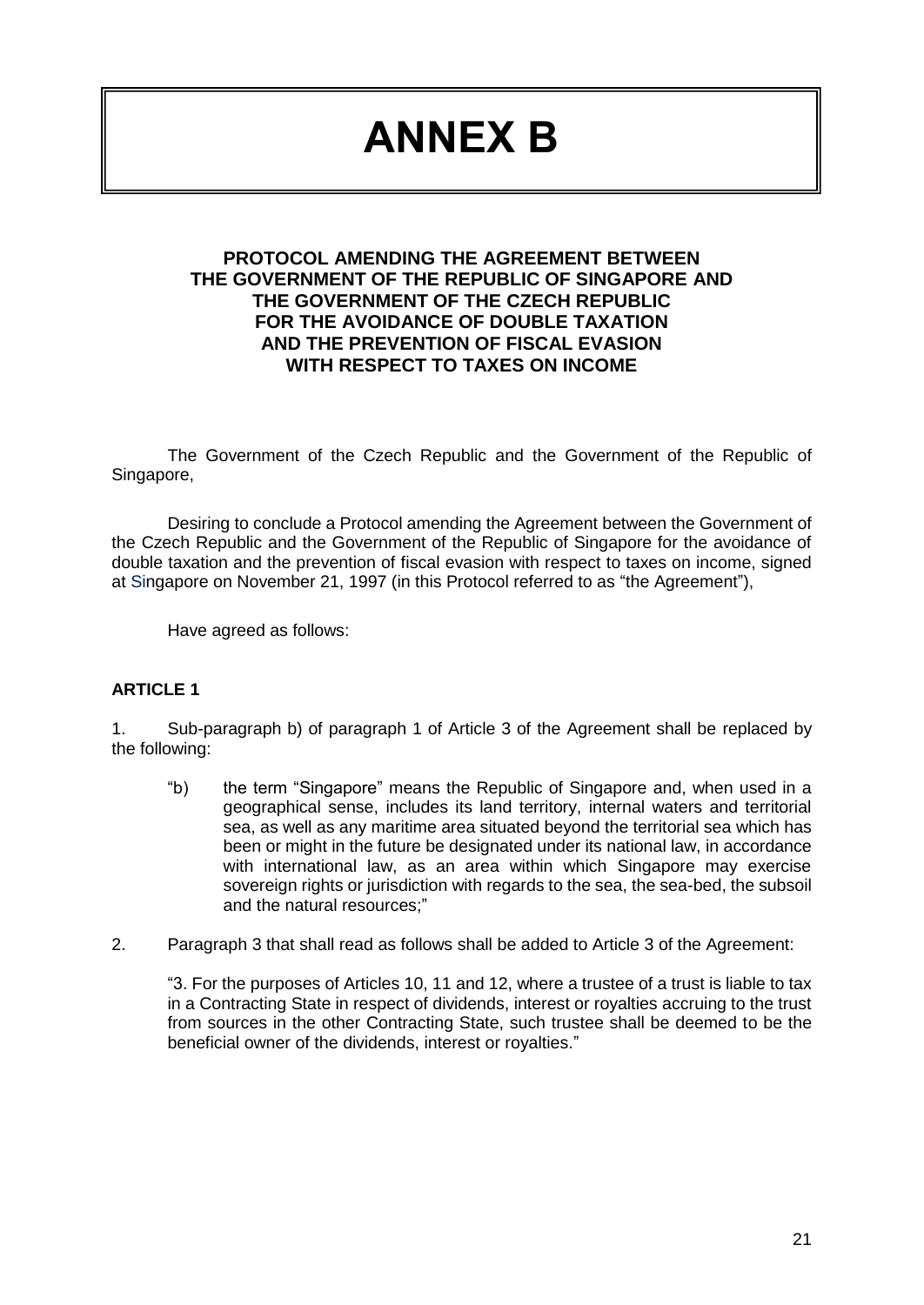#### **ARTICLE 2**

Sub-paragraph (a) of paragraph 2 of Article 5 of the Agreement shall be replaced by the following:

"a) a local place of management;"

#### **ARTICLE 3**

Article 8 of the Agreement shall be replaced by the following:

"Article 8 - SHIPPING AND AIR TRANSPORT

1. Profits from the operation of ships or aircraft in international traffic shall be taxable only in the Contracting State in which the place of effective management of the enterprise is situated.

2. If the place of effective management of a shipping enterprise is aboard a ship, then it shall be deemed to be situated in the Contracting State in which the home harbour of the ship is situated, or, if there is no such home harbour, in the Contracting State of which the operator of the ship is a resident.

3. For the purposes of this Article and notwithstanding the provisions of Article 12, profits from the operation of ships or aircraft in international traffic also include:

- a) profits from the rental on a bare boat basis of ships or aircraft, and
- b) profits from the use, maintenance or rental of containers (including trailers and related equipment for the transport of containers) used for the transport of goods or merchandise,

where such rental or such use, maintenance or rental, as the case may be, is incidental to the operation of ships or aircraft in international traffic.

4. Interest arising in a Contracting State and derived from funds formed as an integral part of the carrying on of the business of operating the ships or aircraft in international traffic in that Contracting State, shall be regarded as profits from the operation of such ships or aircraft in international traffic, and the provisions of Article 11 shall not apply in relation to such interest.

5. The provisions of paragraph 1 shall also apply to profits from the participation in a pool, a joint business or an international operating agency."

#### **ARTICLE 4**

Article 9 of the Agreement shall be replaced by the following:

#### "Article 9 - ASSOCIATED ENTERPRISES

1. Where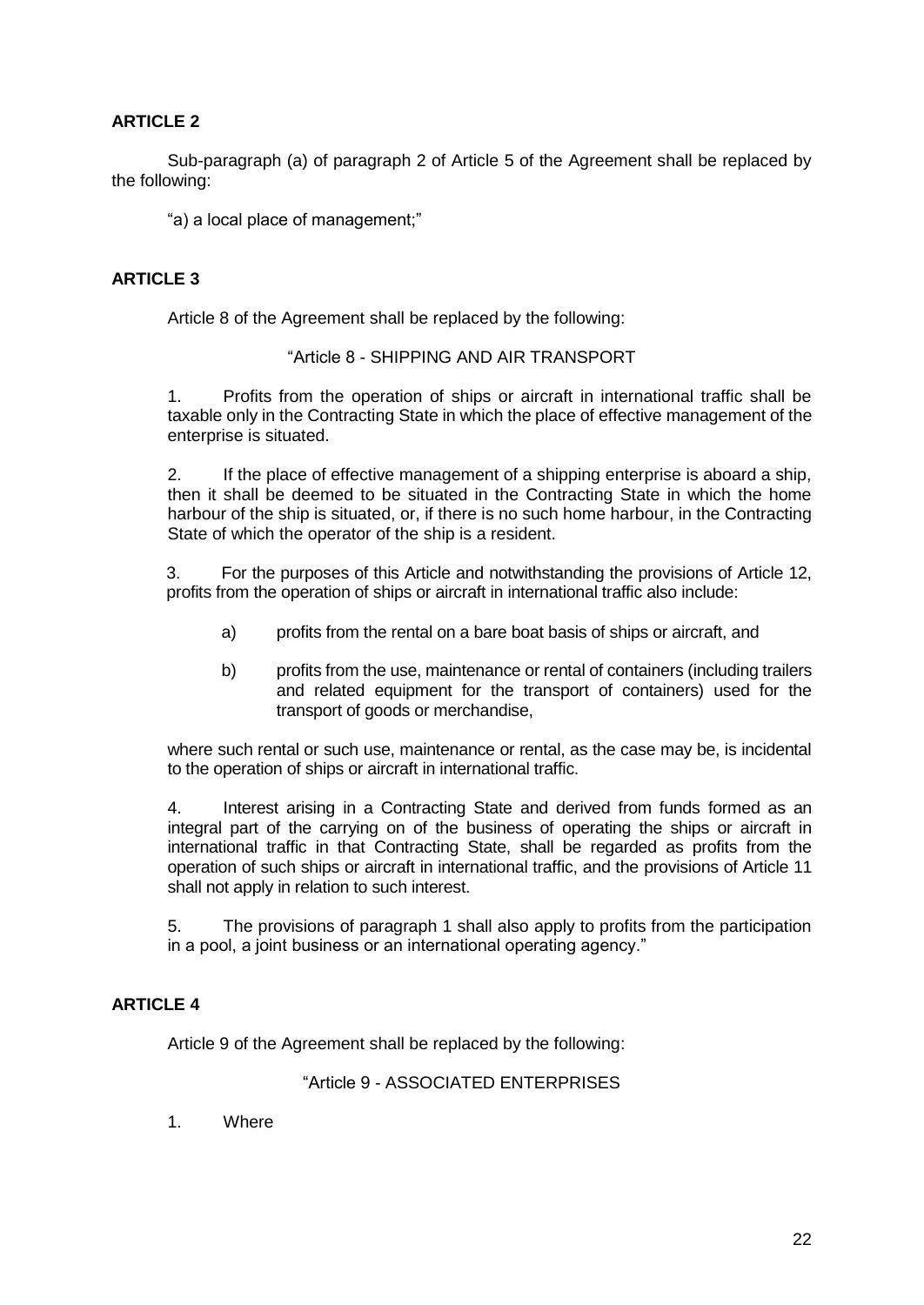- a) an enterprise of a Contracting State participates directly or indirectly in the management, control or capital of an enterprise of the other Contracting State, or
- b) the same persons participate directly or indirectly in the management, control or capital of an enterprise of a Contracting State and an enterprise of the other Contracting State,

and in either case conditions are made or imposed between the two enterprises in their commercial or financial relations which differ from those which would be made between independent enterprises, then any profits which would, but for those conditions, have accrued to one of the enterprises, but, by reason of those conditions, have not so accrued, may be included in the profits of that enterprise and taxed accordingly.

2. Where a Contracting State includes in the profits of an enterprise of that State - and taxes accordingly - profits on which an enterprise of the other Contracting State has been charged to tax in that other State and the other Contracting State agrees that the profits so included are profits which would have accrued to the enterprise of the first-mentioned State if the conditions made between the two enterprises had been those which would have been made between independent enterprises, then that other State shall make an appropriate adjustment to the amount of the tax charged therein on those profits. In determining such adjustment, due regard shall be had to the other provisions of this Agreement and the competent authorities of the Contracting States shall if necessary consult each other.

3. The provisions of paragraph 2 shall not apply in the case of fraud, gross negligence or willful default."

## **ARTICLE 5**

Two sentences that shall read as follows shall be added to paragraph 2 of Article 11 of the Agreement:

"Penalty charges for late payment shall not be regarded as interest for the purposes of this Article. The term "interest" shall not include any item of income which is considered as a dividend under the provisions of paragraph 3 of Article 10."

#### **ARTICLE 6**

Paragraphs 2 and 3 of Article 12 of the Agreement shall be replaced by the following:

"2. However, such royalties, except in the case of payments of the kind referred to in sub-paragraph a) of paragraph 3, may also be taxed in the Contracting State in which they arise and according to the laws of that State, but if the beneficial owner of the royalties is a resident of the other Contracting State, the tax so charged shall not exceed:

- (a) 5 per cent of the gross amount of the royalties, in the case of payments of the kind referred to in sub-paragraph b) of paragraph 3;
- (b) 10 per cent of the gross amount of the royalties, in the case of payments of the kind referred to in sub-paragraph c) of paragraph 3.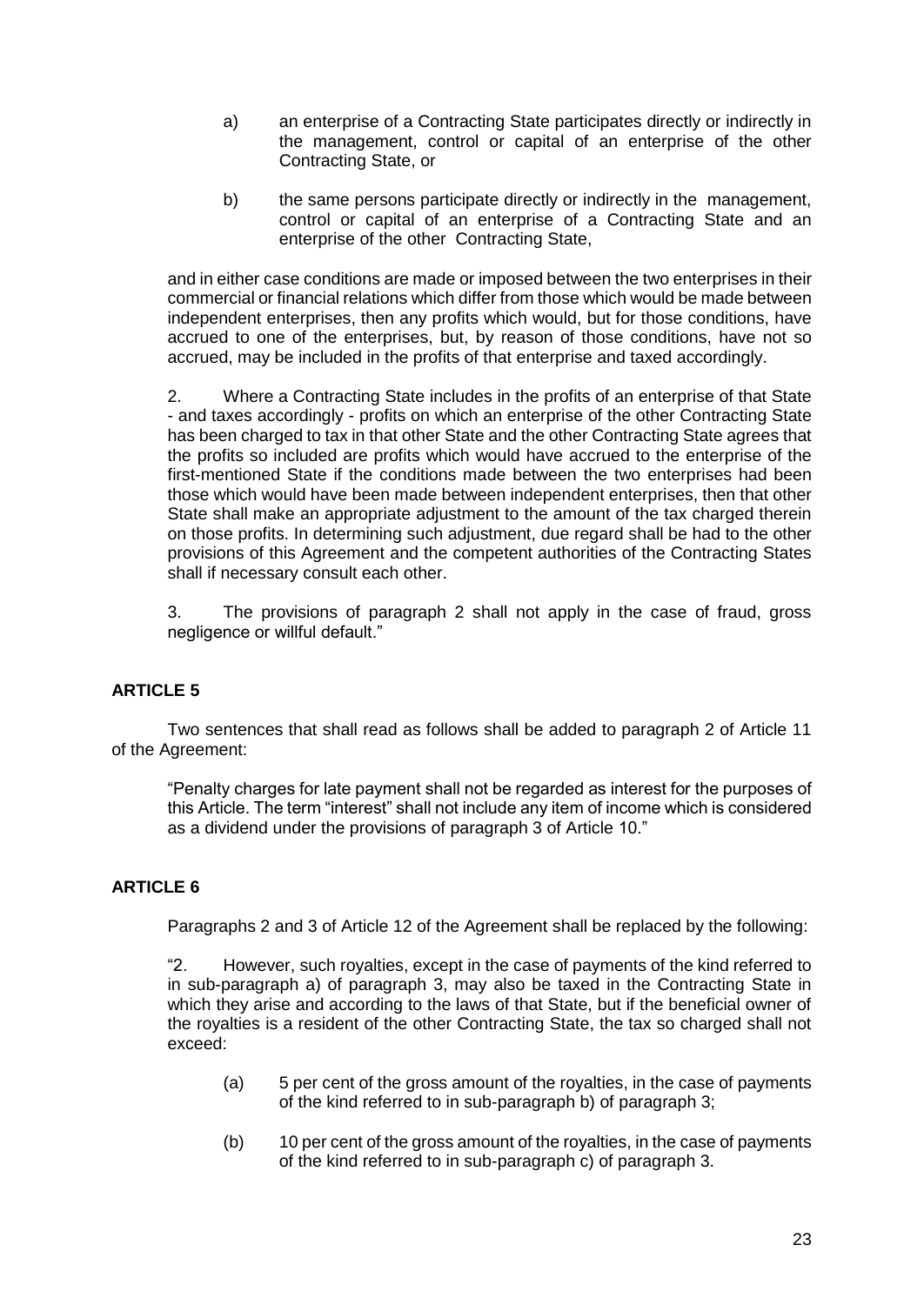The competent authorities of the Contracting States shall by mutual agreement settle the mode of application of these limitations.

3. The term "royalties" means payments of any kind received as a consideration for the use of, or the right to use:

- (a) any copyright of literary, artistic or scientific work except of computer software and including cinematograph films, and films or tapes for television or radio broadcasting;
- (b) any industrial, commercial or scientific equipment;
- (c) any patent, trade mark, design or model, plan, secret formula or process and computer software, or for information concerning industrial, commercial or scientific experience."

#### **ARTICLE 7**

Paragraph 4 of Article 13 of the Agreement shall be deleted and the existing paragraph 5 of Article 13 of the Agreement shall be renumbered as paragraph 4 of Article 13 of the Agreement and it shall be replaced by the following:

"4. Gains from the alienation of any property, other than that referred to in paragraphs 1, 2 and 3, shall be taxable only in the Contracting State of which the alienator is a resident."

#### **ARTICLE 8**

1. Paragraph 1 of Article 22 of the Agreement shall be replaced by the following:

"1. Subject to the provisions of the laws of Singapore regarding the elimination of double taxation, in the case of a resident of Singapore, double taxation shall be eliminated as follows:

> Where a resident of Singapore derives income from the Czech Republic which, in accordance with the provisions of this Agreement, may be taxed in the Czech Republic, Singapore shall allow the Czech tax paid, whether directly or by deduction, as a credit against the Singapore tax payable on the income of that resident. Where such income is a dividend paid by a company which is a resident of the Czech Republic to a resident of Singapore which is a company owning directly or indirectly not less than 10 per cent of the capital of the first-mentioned company, the credit shall take into account the Czech tax paid by that company on the portion of its profits out of which the dividend is paid."

2. The introductory part of paragraph 2 of Article 22 of the Agreement shall be replaced by the following:

"2. Subject to the provisions of the laws of the Czech Republic regarding the elimination of double taxation, in the case of a resident of the Czech Republic, double taxation shall be eliminated as follows:"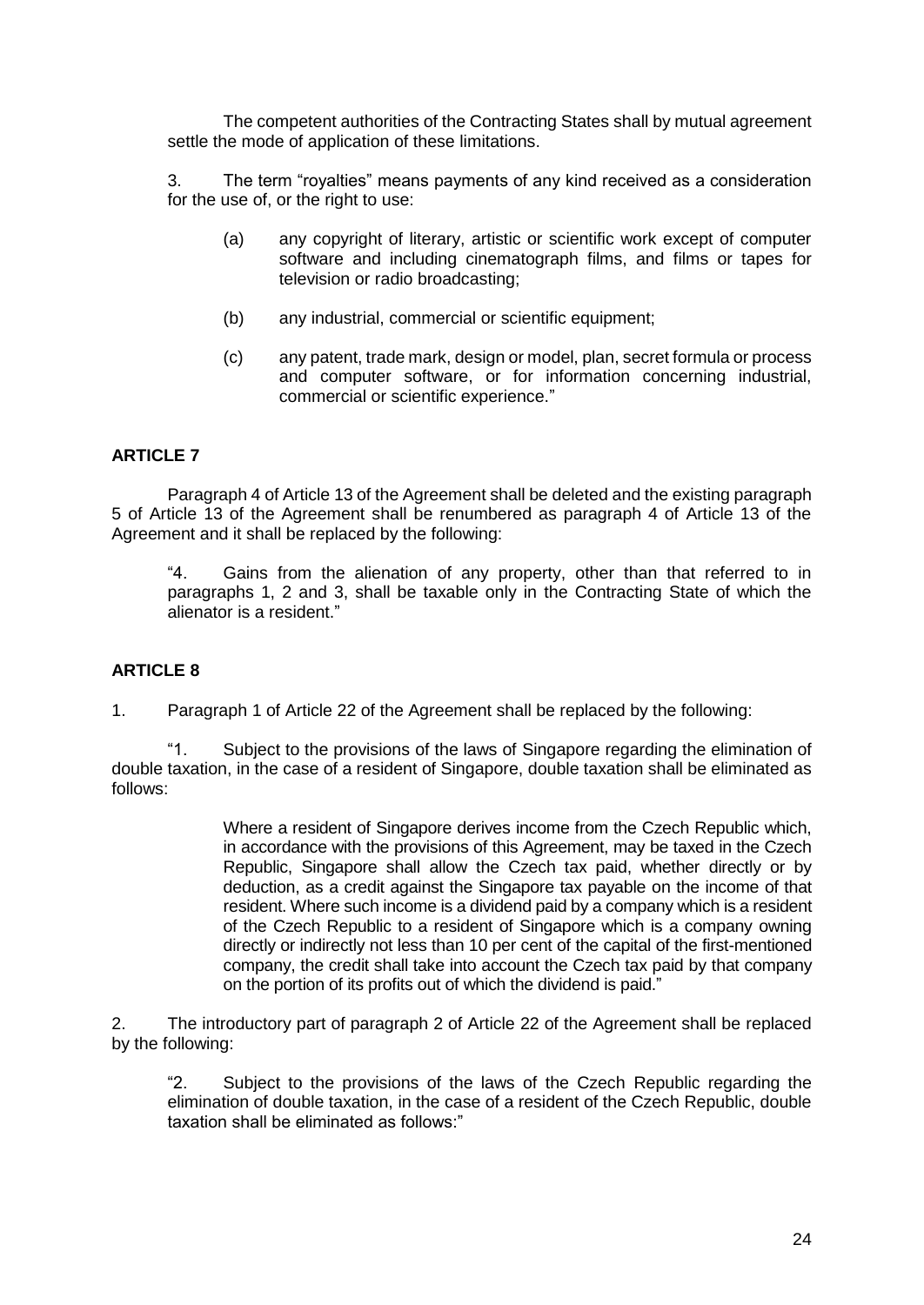# **ARTICLE 9**

1. Paragraph 2 of Article 23 of the Agreement shall be modified by deleting its second sentence.

2. Paragraph 3 of Article 23 of the Agreement shall be modified by replacing the phrase "the provisions of Article 9" by the phrase "the provisions of paragraph 1 of Article 9".

3. Sub-paragraph b) of paragraph 4 of Article 23 of the Agreement shall be replaced by the following:

"(b) nationals of the other Contracting State those personal allowances, reliefs and reductions for tax purposes which it grants to its own nationals who are not residents of the first-mentioned State or to other persons as may be specified in the taxation laws of the first-mentioned State."

#### **ARTICLE 10**

Article 25 of the Agreement shall be replaced by the following:

#### "ARTICLE 25 - EXCHANGE OF INFORMATION

1. The competent authorities of the Contracting States shall exchange such information as is foreseeably relevant for carrying out the provisions of this Agreement or to the administration or enforcement of the domestic laws concerning taxes of every kind and description imposed on behalf of the Contracting States, or of their political subdivisions or local authorities, insofar as the taxation thereunder is not contrary to the Agreement. The exchange of information is not restricted by Articles 1 and 2.

2. Any information received under paragraph 1 by a Contracting State shall be treated as secret in the same manner as information obtained under the domestic laws of that State and shall be disclosed only to persons or authorities (including courts and administrative bodies) concerned with the assessment or collection of, the enforcement or prosecution in respect of, the determination of appeals in relation to the taxes referred to in paragraph 1, or the oversight of the above. Such persons or authorities shall use the information only for such purposes. They may disclose the information in public court proceedings or in judicial decisions.

3. In no case shall the provisions of paragraphs 1 and 2 be construed so as to impose on a Contracting State the obligation:

- a) to carry out administrative measures at variance with the laws and administrative practice of that or of the other Contracting State;
- b) to supply information which is not obtainable under the laws or in the normal course of the administration of that or of the other Contracting State;
- c) to supply information which would disclose any trade, business, industrial, commercial or professional secret or trade process, or information the disclosure of which would be contrary to public policy (ordre public).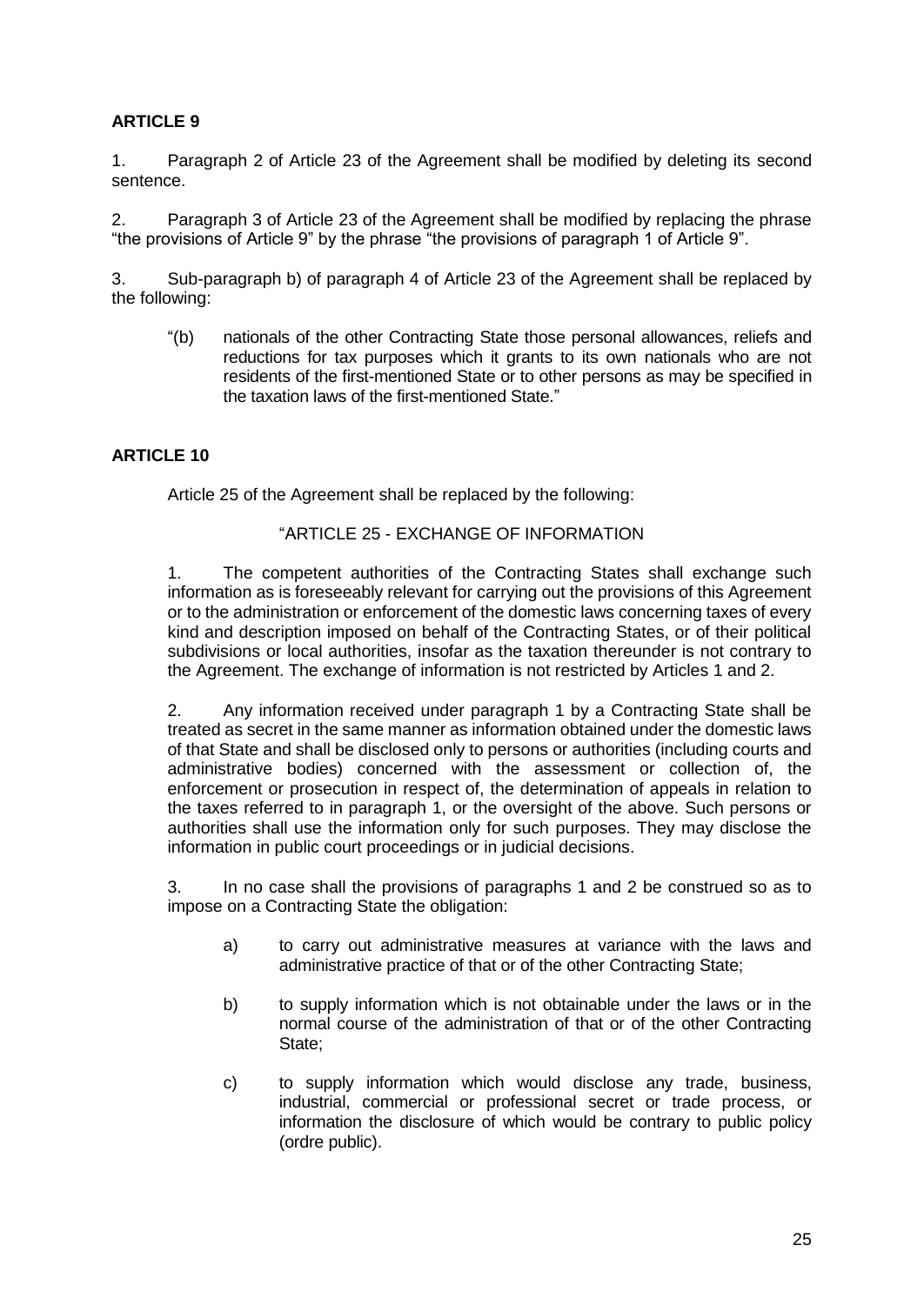4. If information is requested by a Contracting State in accordance with this Article, the other Contracting State shall use its information gathering measures to obtain the requested information, even though that other State may not need such information for its own tax purposes. The obligation contained in the preceding sentence is subject to the limitations of paragraph 3 but in no case shall such limitations be construed to permit a Contracting State to decline to supply information solely because it has no domestic interest in such information.

5. In no case shall the provisions of paragraph 3 be construed to permit a Contracting State to decline to supply information solely because the information is held by a bank, other financial institution, nominee or person acting in an agency or a fiduciary capacity or because it relates to ownership interests in a person."

# **ARTICLE 11**

It is understood for the purposes of the Agreement that:

- (a) the provisions of the Agreement shall in no case prevent a Contracting State from the application of the provisions of its domestic laws aiming at the prevention of fiscal evasion and avoidance;
- (b) the competent authority of a Contracting State may, after consultation with the competent authority of the other Contracting State, deny the benefits of the Agreement to any person, or with respect to any transaction, if in its opinion the granting of those benefits would constitute an abuse of the Agreement.

## **ARTICLE 12**

1. The Contracting States shall notify to each other that the domestic laws requirements for the entry into force of this Protocol have been complied with.

2. The Protocol shall enter into force upon the date of the latter of the notifications referred to in paragraph 1 of this Article and its provisions shall have effect:

- (a) in the Czech Republic:
	- (i) in respect of taxes withheld at source, to income paid or credited on or after 1st January in the calendar year next following that in which the Protocol enters into force;
	- (ii) in respect of other taxes on income, to income in any taxable year beginning on or after 1st January in the calendar year next following that in which the Protocol enters into force;
	- (iii) in respect of Article 10, to request made on or after the date of entry into force of the Protocol;
- (b) in Singapore:
	- (i) in respect of tax chargeable for any year of assessment beginning on or after 1st January in the second calendar year following the year in which the Protocol enters into force;